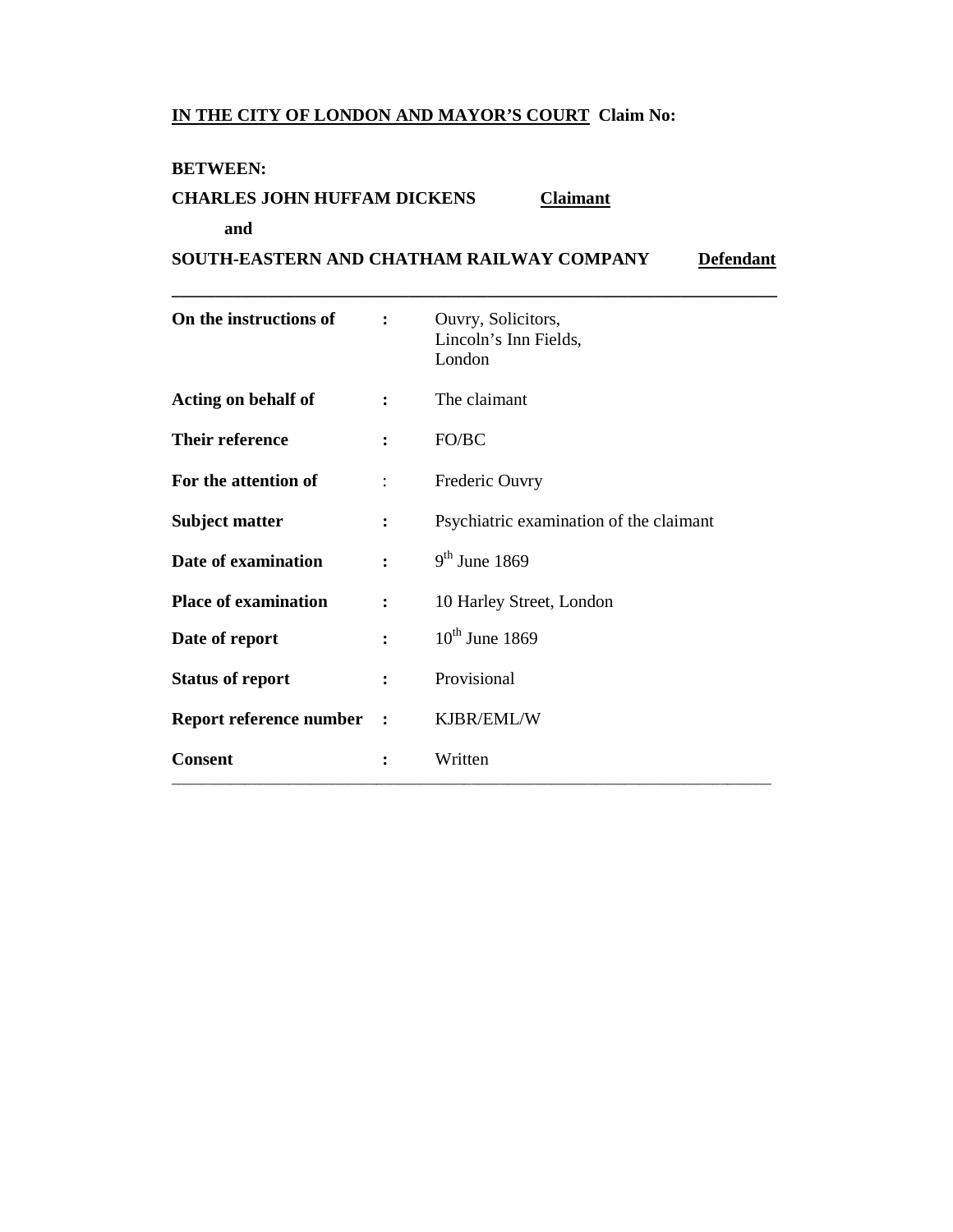# **CONTENTS<sup>1</sup>**

| Paragraph               | <b>Contents</b>                            | Page number             |
|-------------------------|--------------------------------------------|-------------------------|
| 1                       | <b>THE WRITER</b>                          | 3                       |
| 6                       | <b>SUMMARY OF CASE &amp; INSTRUCTIONS</b>  | $\overline{\mathbf{4}}$ |
| 15                      | <b>ISSUES TO BE ADDRESSED</b>              | 6                       |
| 17                      | <b>INVESTIGATION OF THE FACTS AND</b>      |                         |
|                         | <b>ASSUMED FACTS</b>                       | 7                       |
| 33                      | <b>CHRONOLOGY</b>                          | 9                       |
| 133                     | <b>OPINION</b>                             | 29                      |
| 163                     | <b>SUMMARY OF CONCLUSIONS</b>              | 35                      |
| <b>Appendices</b>       |                                            |                         |
| $\mathbf{1}$            | <b>QUALIFICATIONS AND EXPERIENCE</b>       | 39                      |
| $\boldsymbol{2}$        | <b>DOCUMENTS STUDIED</b>                   | 40                      |
| 3                       | <b>GLOSSARY OF MEDICAL AND OTHER TERMS</b> | 41                      |
| $\overline{\mathbf{4}}$ | <b>DECLARATION</b>                         | 43                      |
| 5                       | <b>STATEMENT OF TRUTH</b>                  | 44                      |

 1 This report is based on the 'Model Form of Expert's Report' prepared by the Judicial Committee of the Academy of Experts and by the Expert Witness Institute.

**Report of Dr. K.J.B. Rix concerning Charles John Huffam Dickens CHARLES JOHN HUFFAM DICKENS (Claimant) -v- SOUTH-EASTERN AND CHATHAM RAILWAY COMPANY (Defendant)**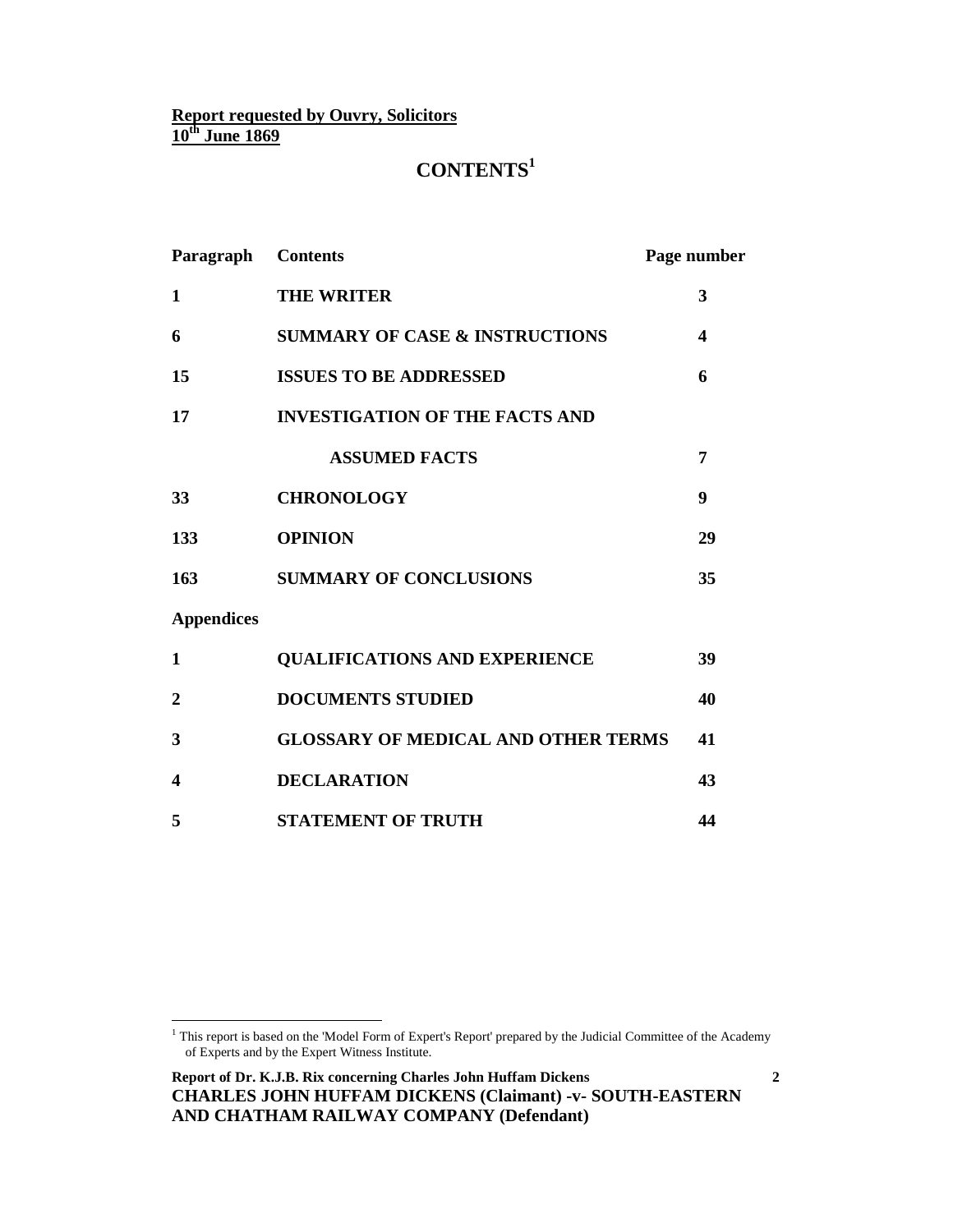#### **1. THE WRITER**

#### **2. Background**

3. I am Keith John Barkclay Rix. I am a registered medical practitioner approved under section 12 of the Mental Health Act 1983 and registered with the General Medical Council as a specialist in general psychiatry and as a specialist in forensic psychiatry. I have been a consultant psychiatrist for twenty-two years of which seven were spent in liaison psychiatry. Full details of my qualifications and experience entitling me to give expert opinion evidence are in **Appendix 1**.

#### **4. Conflicts of interest**

5. I do not know the claimant professionally or personally. I do not know any of the parties involved. There are no conflicts of interest in respect to any of the identified parties. I have no other interest which might cause a conflict based upon the nature of the dispute.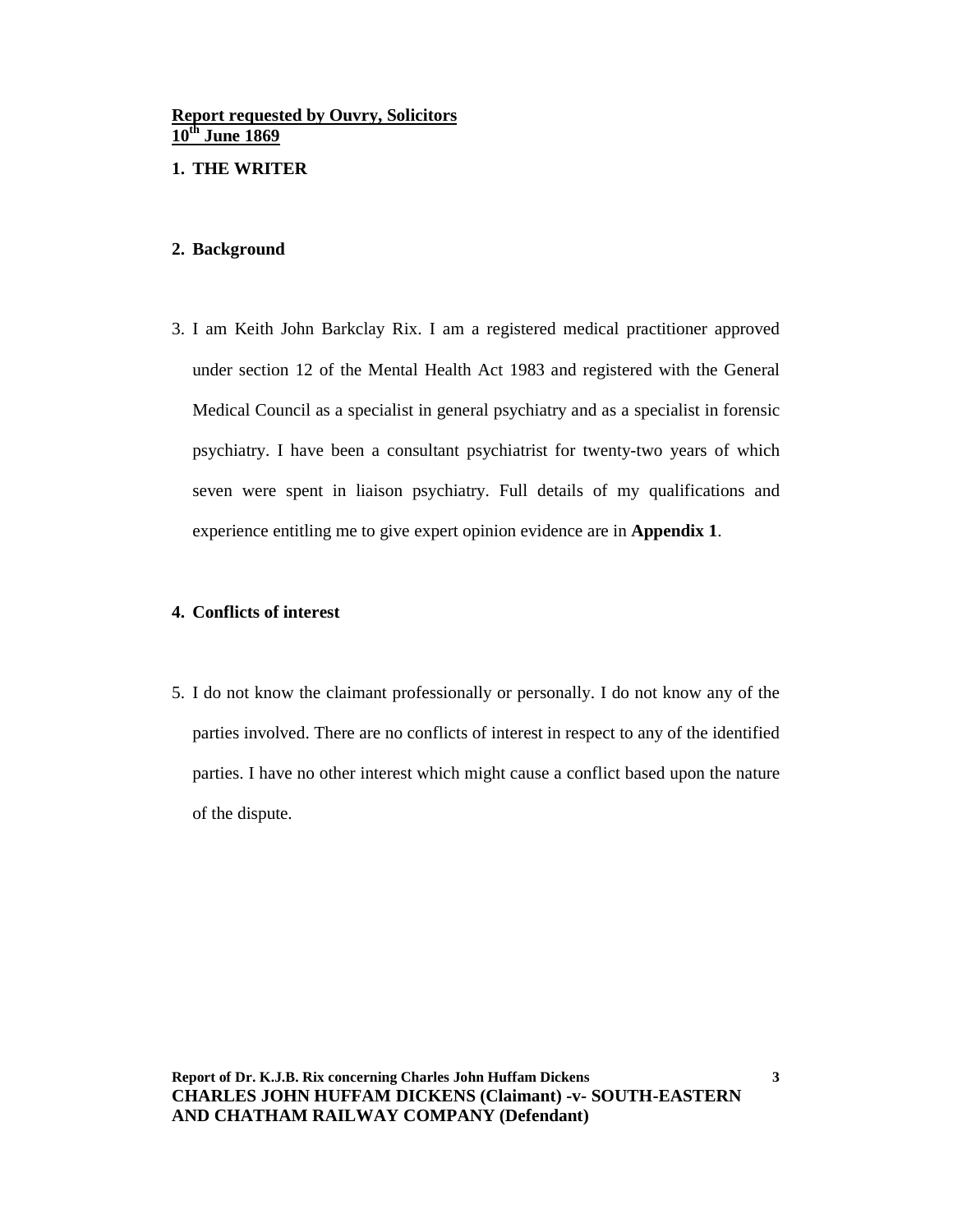# **6. SUMMARY OF THE CASE AND SUBSTANCE OF ALL MATERIAL INSTRUCTIONS<sup>1</sup>**

- 7. My instructing solicitors act on behalf of Charles Dickens ('the claimant'), the well-known author and playwright, who was involved in an accident on  $9<sup>th</sup>$  June 1865. The claimant was returning from a short holiday in Paris and was a passenger on the Folkestone Boat Express (the 'tidal' train) when it was derailed at Staplehurst. It was known as the 'tidal train' because as the Channel packet docked at the top of the tide, the train's departure time changed from day to day.
- 8. On the long straight stretch between Headcorn and Staplehurst, the foreman of a gang of platelayers had miscalculated the alteration in time and the leading carpenter, who had also been issued with a copy of the timetable, had dropped his on the rail, where it had been destroyed by a passing train, so he could not correct the foreman's error.
- 9. As the train approached, almost fifty feet of track were out of place. A platelayer's labourer was protecting the up line just 554 yards from the viaduct. He had been issued with only two detonators (fog signals) and told not to use them unless it was foggy. It was a bright and sunny afternoon. He should have placed six fog signals

 $\overline{a}$ 

<sup>&</sup>lt;sup>1</sup> This should be read in conjunction with 'Issues to be addressed' which sets out the issues I have been instructed to address.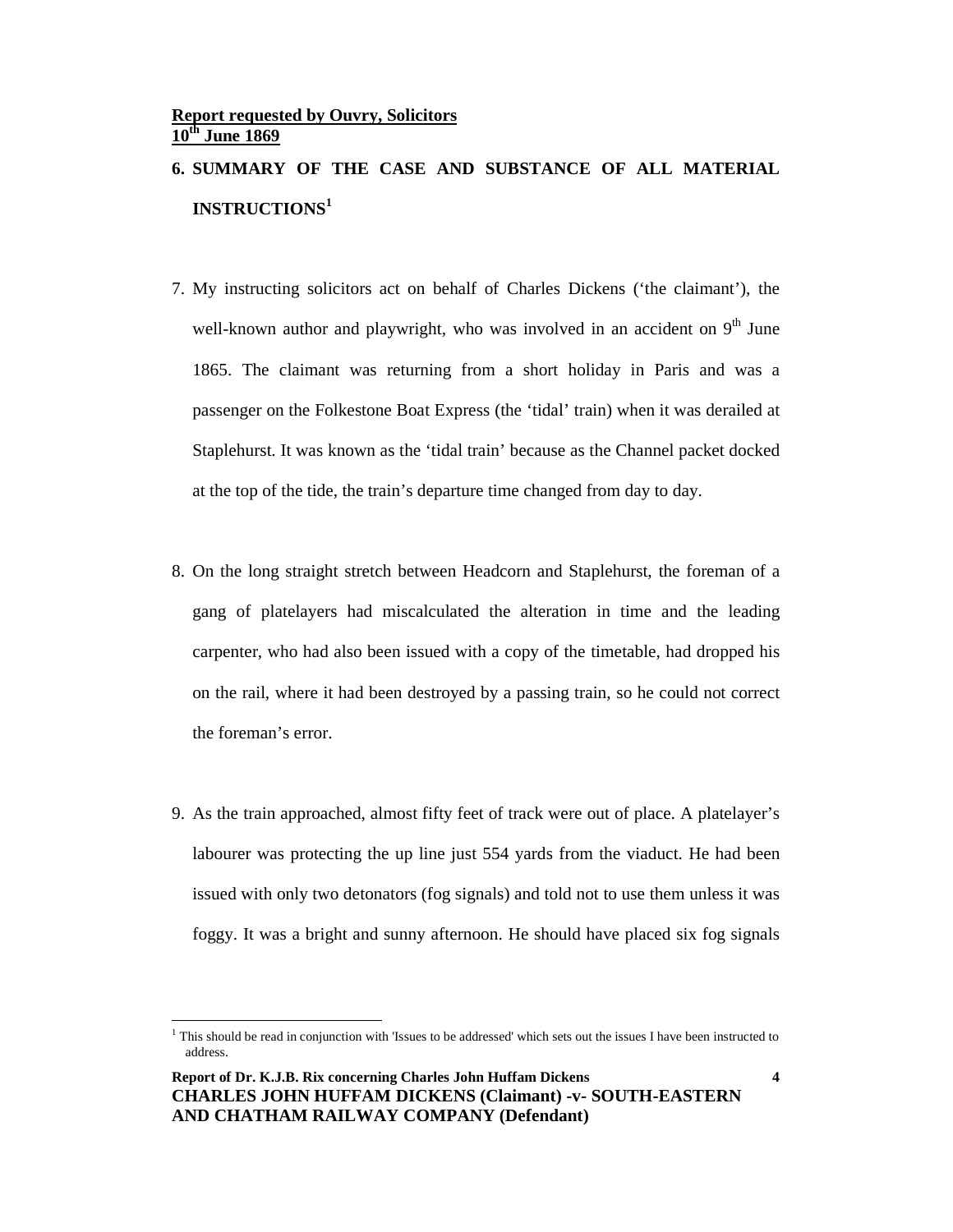at strategic positions and he should have been positioned with his flag 1,000 yards from the viaduct.

- 10.The driver could do nothing to avoid a wreck. The express was travelling at fifty miles an hour. Her driver acted promptly as soon as he saw the platelayer's red flag but in so short a distance he could not hope to bring his train of thirteen vehicles to a halt. The leading van and the first two coaches were fitted with Cremar's patent brakes but unfortunately the guard in charge did not himself see the platelayer's frantic signal an din response to the brake signal he applied only his ordinary screw brake. Not until half the critical distance had been covered did he realise the urgency and apply the patent brakes. By that time the locomotive was practically upon the bridge. This was a very modest structure that carried the line a mere ten feet above a muddy stream.
- 11.The locomotive, its tender and the leading brake van actually succeeded in crossing the rail-less gap on the timber baulks but the following train was less fortunate. The first coach, in which the claimant was travelling, came to rest at a perilous angle, supported by the van coupling, and hung over the ruined bridgework. The next five coaches fell through the gap into the muddy bed of the stream where they lay in a confusion of splintered wreckage. Ten passengers in these coaches were killed and forty-nine injured.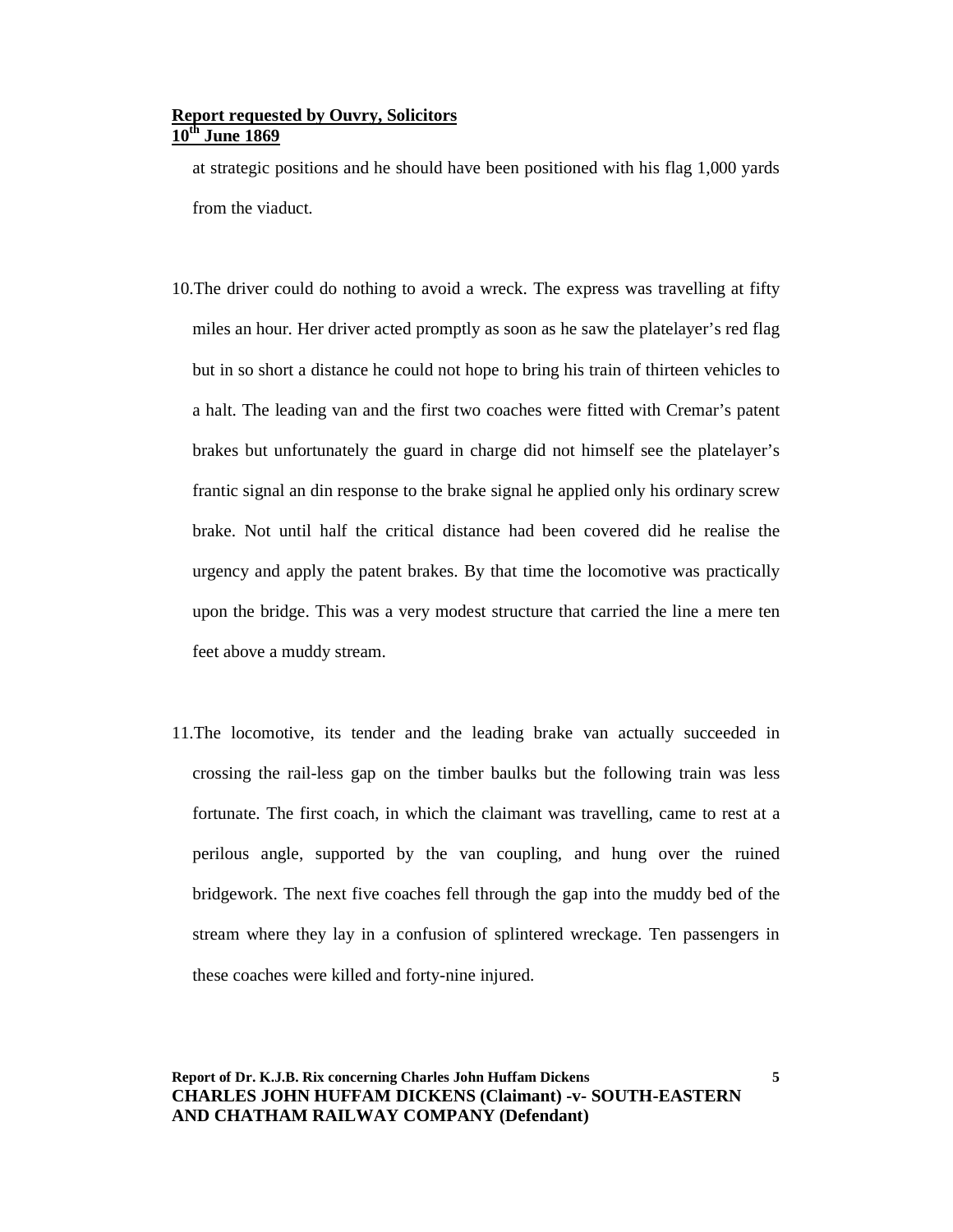- 12.The claimant was able to climb out of his compartment through a window and with the assistance of a workman he rescued his travelling companions from their precarious perch. When the immediate shock wore off, the claimant realised that he had left the manuscript for the next part of *Our Mutual Friend* in the compartment and he managed to get back into the wreckage and retrieve it. Although his clothing was soiled, the claimant was physically unhurt.
- 13.For a period following the accident the claimant was in a state of distress. He is nervous about travelling in trains and now prefers slow trains.
- 14.My instructing solicitors have issued proceedings and require a report dealing with the matter of psychiatric injury.

#### **15.ISSUES TO BE ADDRESSED**

16.I have been asked to examine the claimant and provide a full and detailed report dealing with any relevant pre-accident medical history, the injuries sustained, treatment received and present condition, dealing in particular with the capacity for work and prognosis. Since it is central to the assessment of the claimant's injuries to establish the extent and duration of any continuing disability, in the prognosis section I have been asked to comment specifically on any areas of continuing complaint or disability or impact on daily living. If there is such continuing disability I have been asked to comment upon the level of suffering or

```
Report of Dr. K.J.B. Rix concerning Charles John Huffam Dickens 
CHARLES JOHN HUFFAM DICKENS (Claimant) -v- SOUTH-EASTERN 
AND CHATHAM RAILWAY COMPANY (Defendant)
                                                                     6
```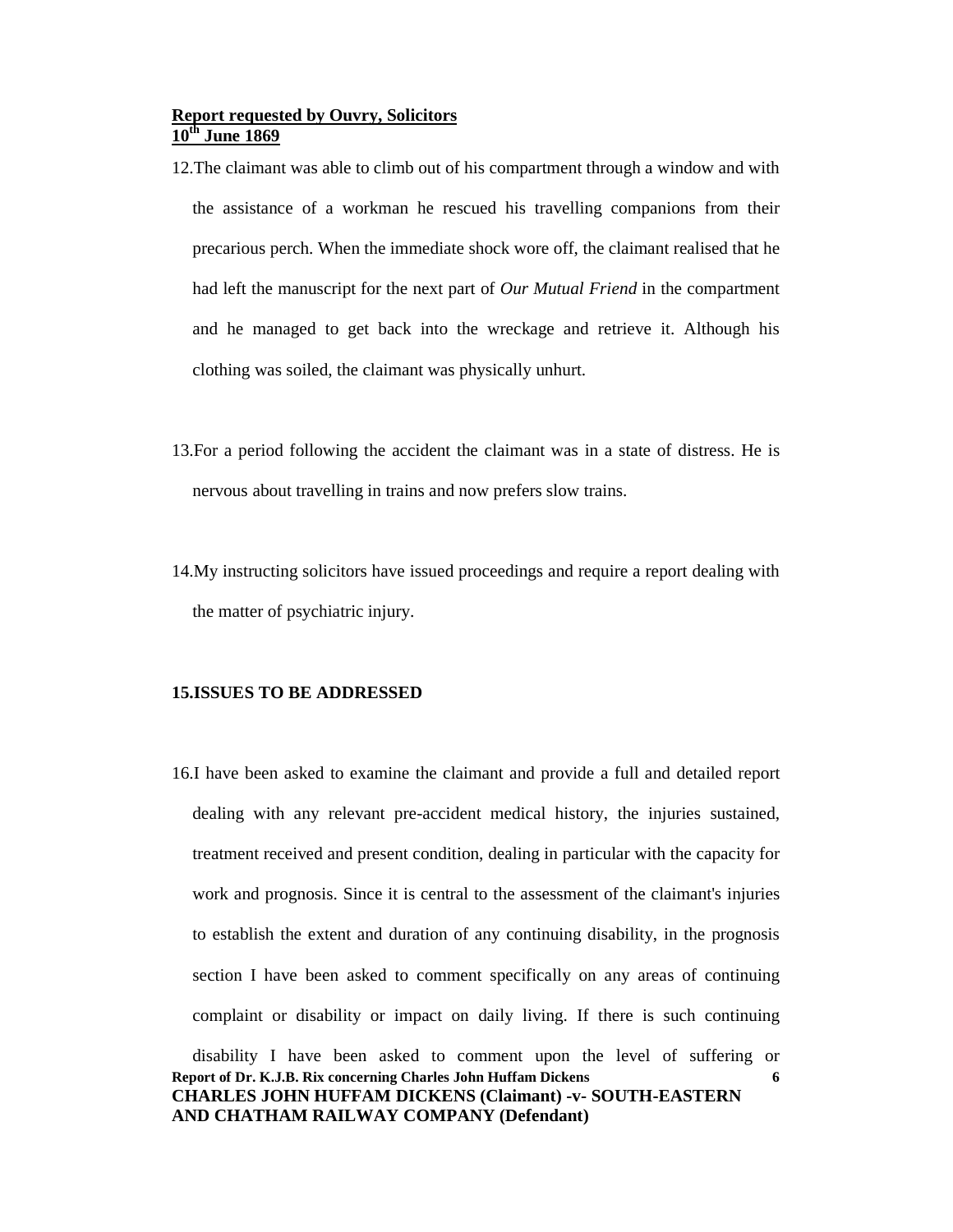inconvenience caused and, if I am able, give my view as to when or if the complaint or disability is likely to resolve.

#### **17.INVESTIGATION OF THE FACTS AND ASSUMED FACTS**

18.I regard what the claimant has told me and what is contained in the medical records and other documents as 'assumed facts'. The only facts of which I have personal knowledge are my findings on examination of the claimant and as set out below in the section 'psychiatric examination'.

#### **19.Interview and examination**

- 20.I have interviewed and examined the claimant. Information attributed in this section to the claimant was provided by the claimant at the consultation.
- 21.The claimant was unaccompanied. I saw him on his own. There was no informant for me to interview.
- **Report of Dr. K.J.B. Rix concerning Charles John Huffam Dickens CHARLES JOHN HUFFAM DICKENS (Claimant) -v- SOUTH-EASTERN 7** 22.It is necessary to consider the claimant's background history and medical history prior to the accident. This is in order to be able to indicate whether or not he was a person of normal phlegm and fortitude, to ascertain whether or not there was any psychiatric disorder present prior to or at the time of the accident and in order to ascertain whether or not there is anything in his personality or previous adjustment

**AND CHATHAM RAILWAY COMPANY (Defendant)**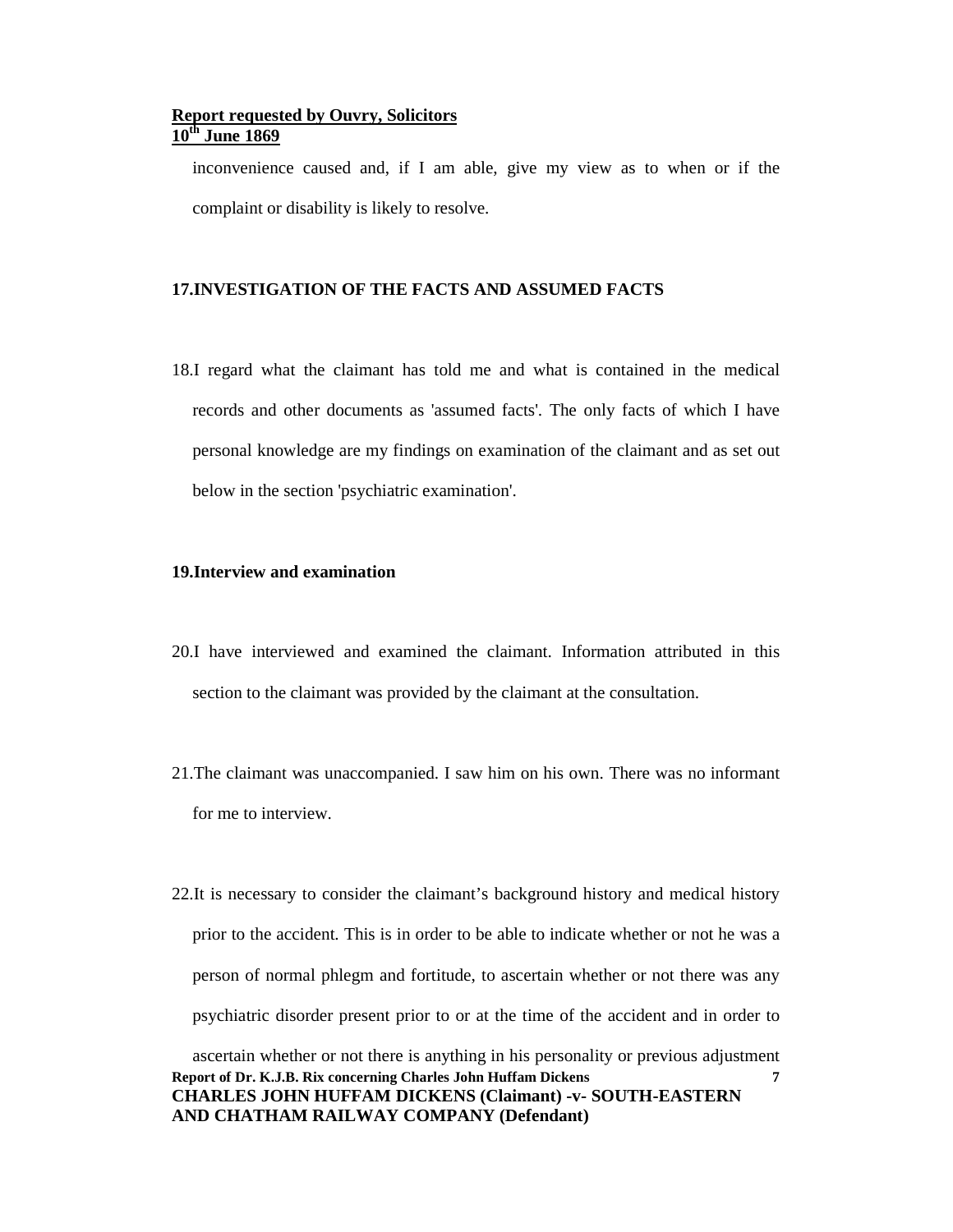which would explain any atypical reaction to the accident. His history subsequent to the accident is set out in order to try and distinguish the effects of the accident from emotional disturbance due to unrelated causes.

#### **23.Documents**

- 24.The documents I have seen are listed in **Appendix 2**.
- 25.Where it seems appropriate I have taken verbatim quotations from the records and these are in quotation marks (" "). Where I have missed out seemingly irrelevant words or phrases these are shown with a series of stops (......). Where words, parts of words or figures are missing or illegible I have shown these with dashed lines (-- ---). If I have been able to make a reasonable but not necessarily correct interpretation of something which is only partly legible I have shown the words in parentheses { }. Where symbols or abbreviations have been used I have put my interpretation of the symbol or abbreviation in square brackets [ ]. Spelling and typing errors, where recognized, have been corrected unless doing so would alter the significance of what has been written.
- 26.I do not intend to keep copies of the claimant's medical records for any longer than is necessary for the purposes of this claim or any subsequent claim or complaint relating to it. It is my intention to destroy copies of the claimant's medical records

**Report of Dr. K.J.B. Rix concerning Charles John Huffam Dickens CHARLES JOHN HUFFAM DICKENS (Claimant) -v- SOUTH-EASTERN AND CHATHAM RAILWAY COMPANY (Defendant)** five years after the claimant's case is discontinued or settled.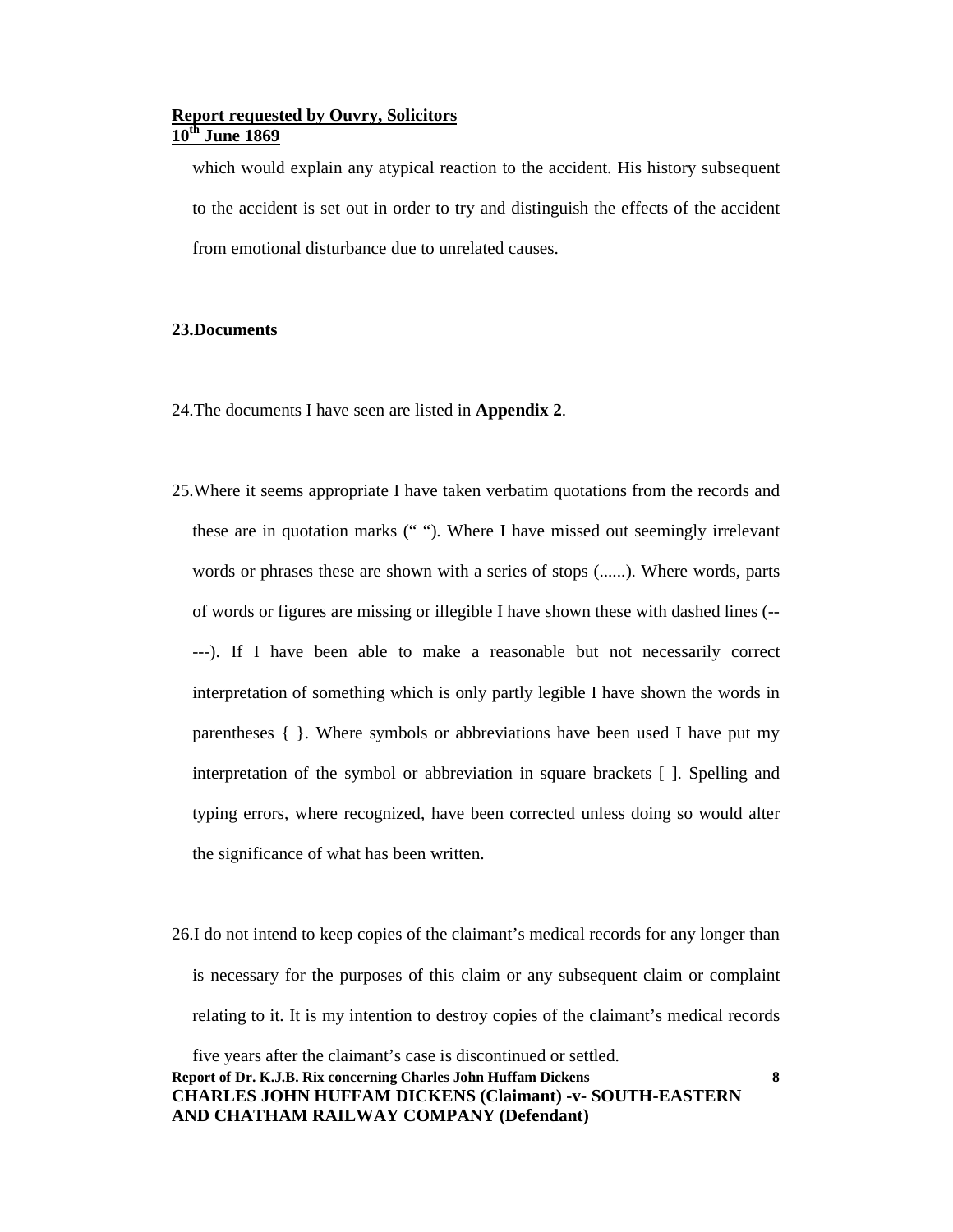#### 27.**Medical terms and explanations**

28.I have indicated any medical or related terms in **bold type** when first introduced. I have defined these terms and included them in a glossary in **Appendix 3**.

#### **29.The parties involved**

| <b>30. Charles Dickens</b> |                          | the claimant                                 |
|----------------------------|--------------------------|----------------------------------------------|
|                            |                          |                                              |
|                            |                          |                                              |
| 31. Mrs. Frances Ternan    | $\overline{\phantom{a}}$ | fellow passenger and mother of Ellen Ternan  |
|                            |                          |                                              |
| 32. Miss Ellen Ternan      | -                        | the claimant's paramour and fellow passenger |
|                            |                          |                                              |

### **33.CHRONOLOGY**

**34.Background history as given by the claimant** 

#### *35.Family background*

36.As far as the claimant is aware there is no family background of criminality but there appears to have been a family history of psychiatric disorder in that his

**Report of Dr. K.J.B. Rix concerning Charles John Huffam Dickens CHARLES JOHN HUFFAM DICKENS (Claimant) -v- SOUTH-EASTERN AND CHATHAM RAILWAY COMPANY (Defendant)** mother suffered some psychiatric disorder in old age.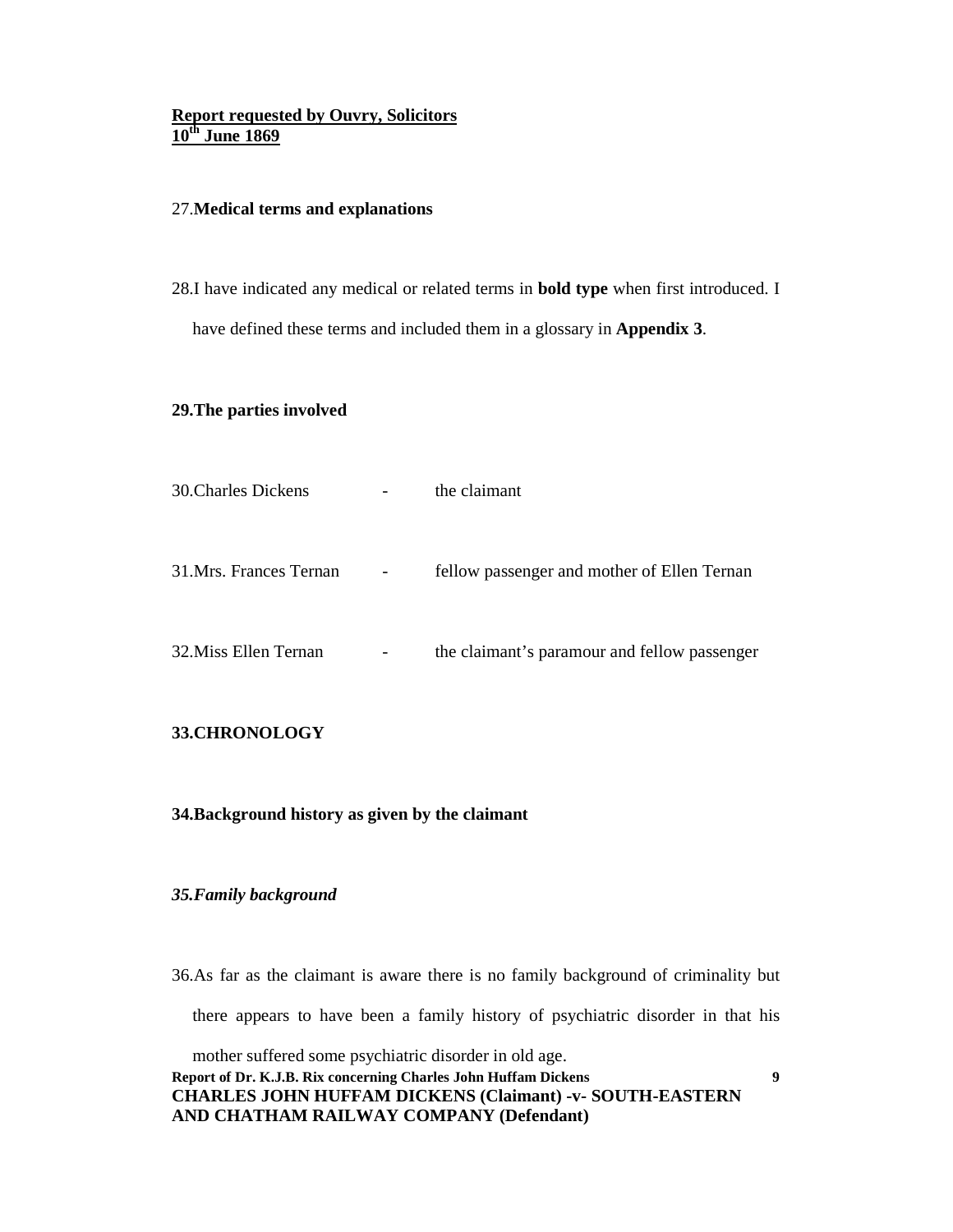37.He is the second and oldest surviving of five children.

- 38.The oldest was Fanny who was a musician by training, worked as a teacher and was married to a singer. She died from **tuberculosis** at the age of 38 years.
- 39.Next after the claimant is Letitia who is aged 52 years. She is the widow of a civil engineer and now living in poor circumstances.
- 40.Fourth was Harriet Ellen, who was seven years younger than the claimant, and she died as a child when the claimant was 12 years old.
- 41.Fifth was Frederick who died just six months ago aged 49 years. He had been a clerk in the Treasury, poorly paid and always sponging off the claimant. He was married but separated and the claimant had for a while supported his wife.
- 42.The youngest was Alfred who died at the age of 33 years from **pleurisy**. He was a hard-working civic engineer and, although he had also married, he deserted his wife when she became blind and went off to the U.S.A. with another woman leaving the claimant to support yet another abandoned sister-in-law. The claimant said that when he went on tour to the U.S.A., he had to avoid Chicago as there was such press hostility towards him because Alfred had left his common-law wife and

**Report of Dr. K.J.B. Rix concerning Charles John Huffam Dickens CHARLES JOHN HUFFAM DICKENS (Claimant) -v- SOUTH-EASTERN AND CHATHAM RAILWAY COMPANY (Defendant)** three children without support when he had died the previous year.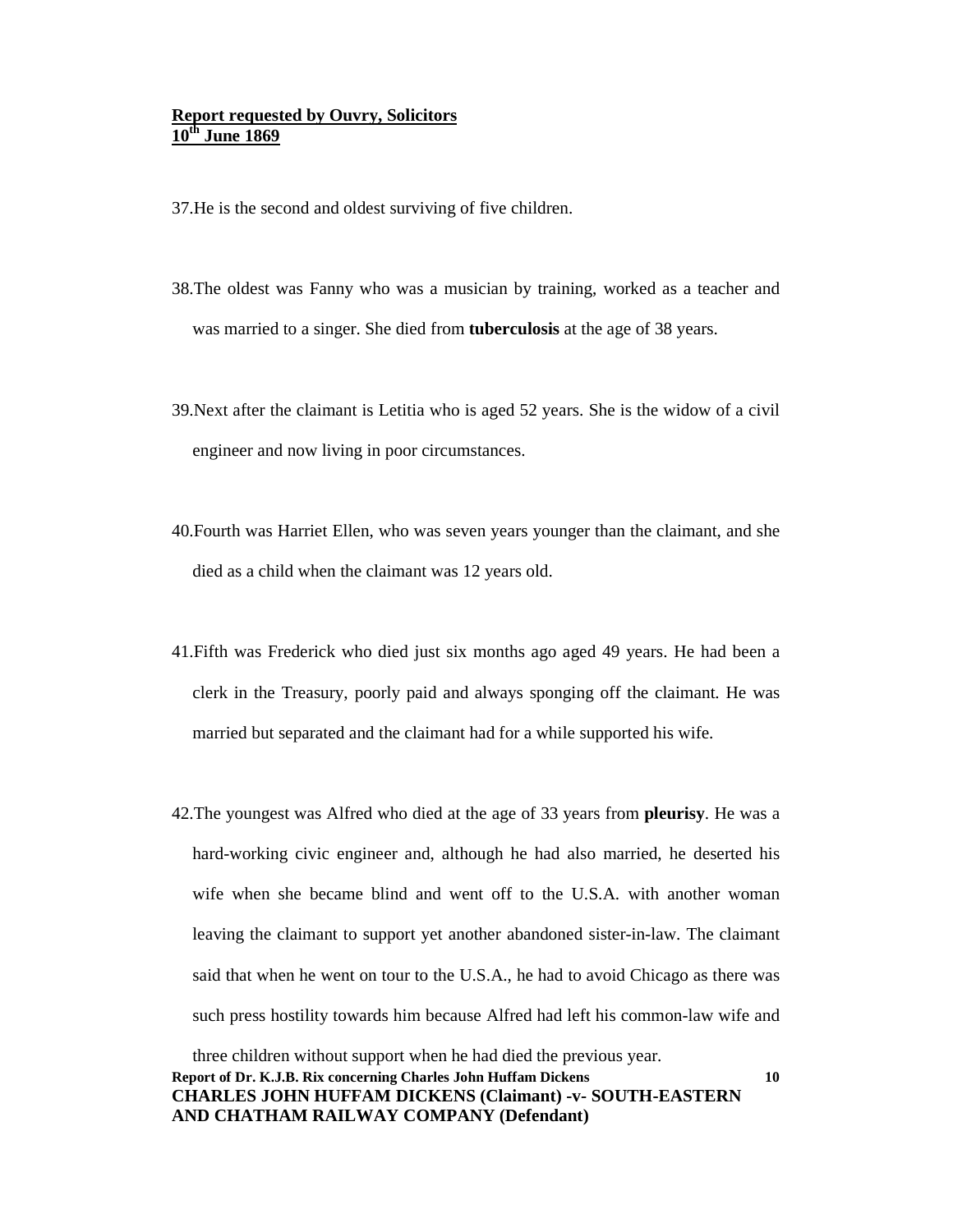- 43.His father died at the age of 66 years from what seems to have been a cancer of the bladder. He was a pay clerk in the naval dockyard at Chatham when the claimant was born but fancied himself as an eighteenth century gentleman, he tried to dress stylishly and talked with a condescending verbosity that was an attempt at wit. He had the ingratiating charm of the habitual sponger which was much needed to compensate for his fecklessness. However, he was also a resilient man, with a gift of exclamatory self-renewal which enabled him to avoid the realities of life, and when improvidence led to a crisis, he was always confident that someone or something would turn up to rescue him.
- 44.His mother died two years ago at the age of 74 years. He was not sure of her cause of death but remarked that her condition was frightful. She had a particular gift for mimicry and shared her husband's taste for songs and recitations. She was also garrulous, somewhat spoilt, more than a little vain and trivially snobbish, and her social pretensions were a hindrance to managing a house on a limited income. In old age the claimant said that she had become difficult and had suffered from senility and delusions of grandeur.

#### *45.Birth, development, childhood and family life*

46.Born on  $7<sup>th</sup>$  February 1812 the claimant believes that his birth was normal,

**Report of Dr. K.J.B. Rix concerning Charles John Huffam Dickens CHARLES JOHN HUFFAM DICKENS (Claimant) -v- SOUTH-EASTERN AND CHATHAM RAILWAY COMPANY (Defendant) 11** although he added that as his mother was a sociable and pleasure-loving woman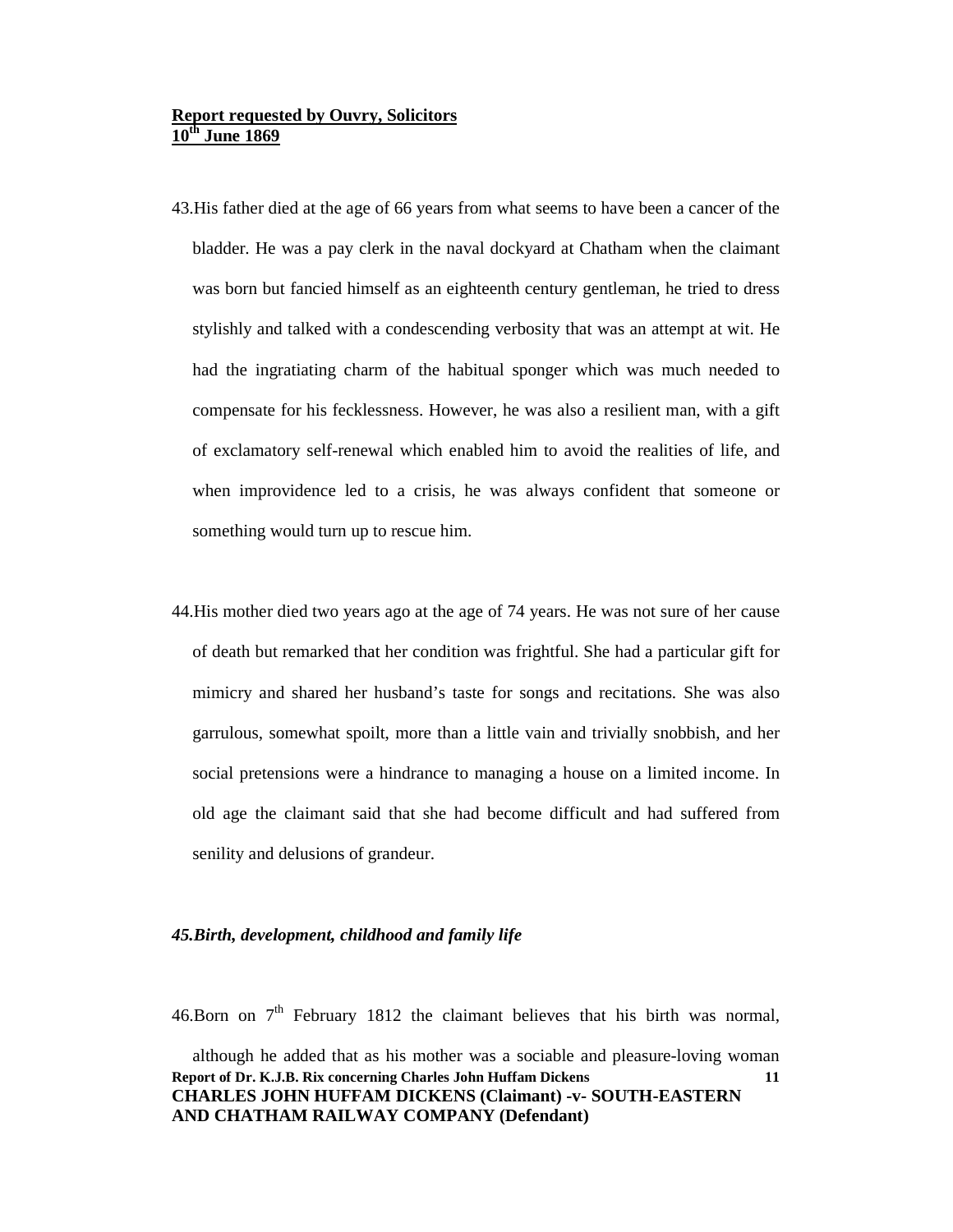who had gone about in company all through her pregnancy, and it was not surprising that she had gone into labour at a dance and delivered him only hours later.

- 47.As far as he is aware, his early childhood development was normal. He did not admit to possible childhood neurotic traits such as thumb-sucking bed-wetting, nail-biting, sleep-walking, fear of the dark or temper tantrums.
- 48.The claimant has a vague recollection of a house in a respectable neighbourhood of Chatham where they let rooms to 'superior naval persons' but this was before they moved to London when he was just two years old.
- 49.When he was five years old the family moved back to Chatham. The claimant looks back on this as the golden age of his childhood. This was a period of relative prosperity and it was the peak of the family fortunes. He has a number of fond memories of this period: childhood friendships; parties for all occasions; special treats when his father took him on his yacht, *Chatham*, as he sailed round to Sheerness on business. He remarked about Chatham that in twenty minutes a boy could walk from one century to another. He also recalled his father taking the children down to the *Mitre Inn* where they were put onto a table, as an impromptu stage, and sang duets and popular songs such as sea shanties for rewards such as a snack of salmon or fowl or a tip. From the age of eight years he went fairly often to

the theatre.

#### **Report of Dr. K.J.B. Rix concerning Charles John Huffam Dickens CHARLES JOHN HUFFAM DICKENS (Claimant) -v- SOUTH-EASTERN AND CHATHAM RAILWAY COMPANY (Defendant)**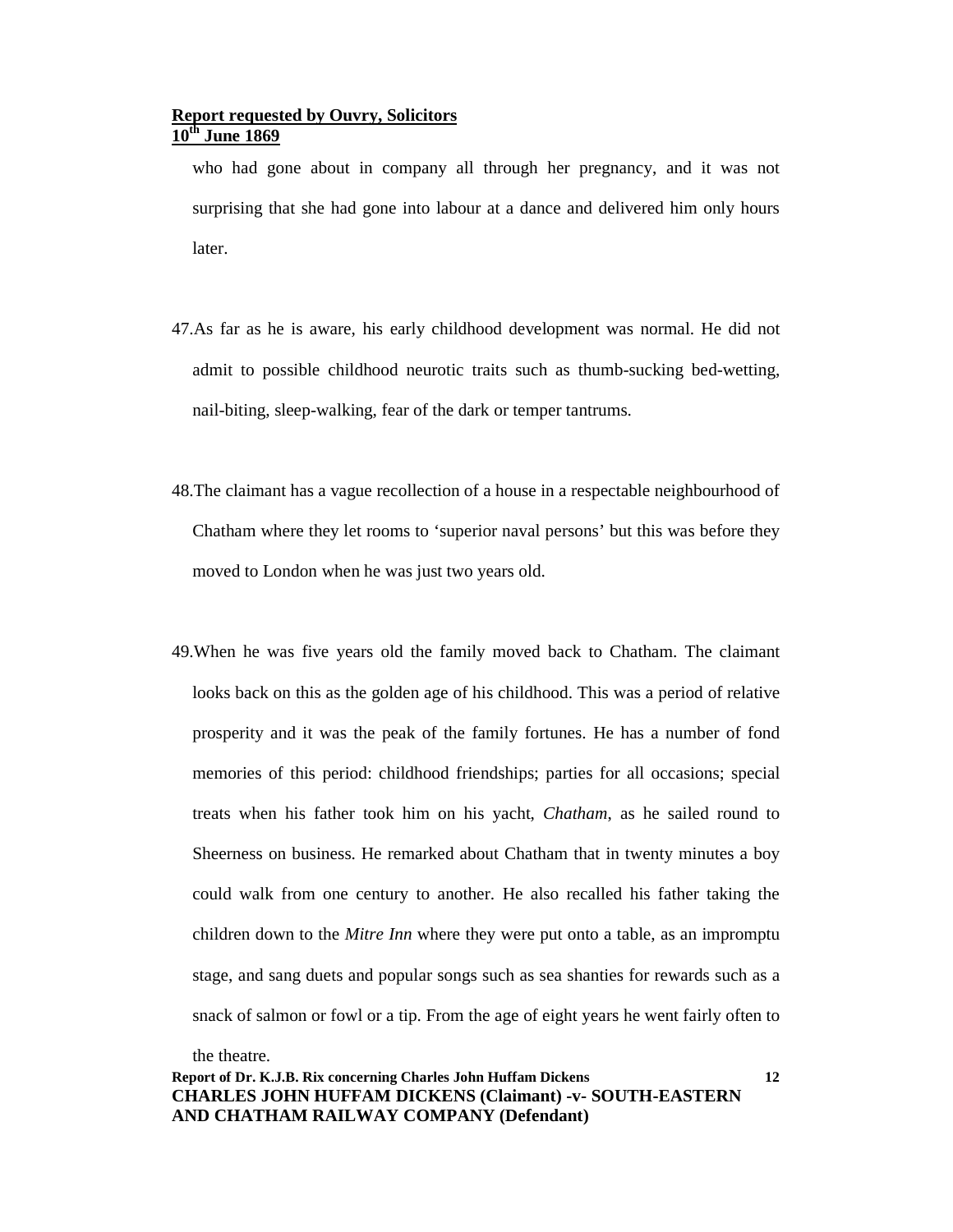- 50.He looks back on himself at this time as having been "a very small and not-overparticularly-taken-care-of boy". He said that he was not so much neglected by his parents as put aside like a plaything as the whim took them. He said that his parents put sentiment in place of love and carelessness in place of authority. So he grew up with feelings of emotional uncertainty and a sense of neglect.
- 51.When he was aged nine years they moved to a cramped cottage close to the parish church and the dockyard entrance. It stood in a mean thoroughfare called The Brook. It was full of taverns, beer shops and lodging houses. From his attic room the claimant looked out on the graveyard of the Baptist chapel. There he recalls spending a lot of time reading.
- 52.At the age of nearly eleven years the family moved back to London. He recalled the gloomy wet morning near Christmas when he was packed off to London in a carrier's cart, padded like game. He was upset by this move and, although his sister Fanny escaped to the Royal Academy of Music, the claimant was kept at home to run errands, clean boots, look after the younger children and generally make himself useful. To make matters worse, Harriet died, the family slipped into debt and the cruelest sacrifice the claimant was called upon to make was to sell his treasured books for a few shillings to a drunken bookseller in Hampstead Road.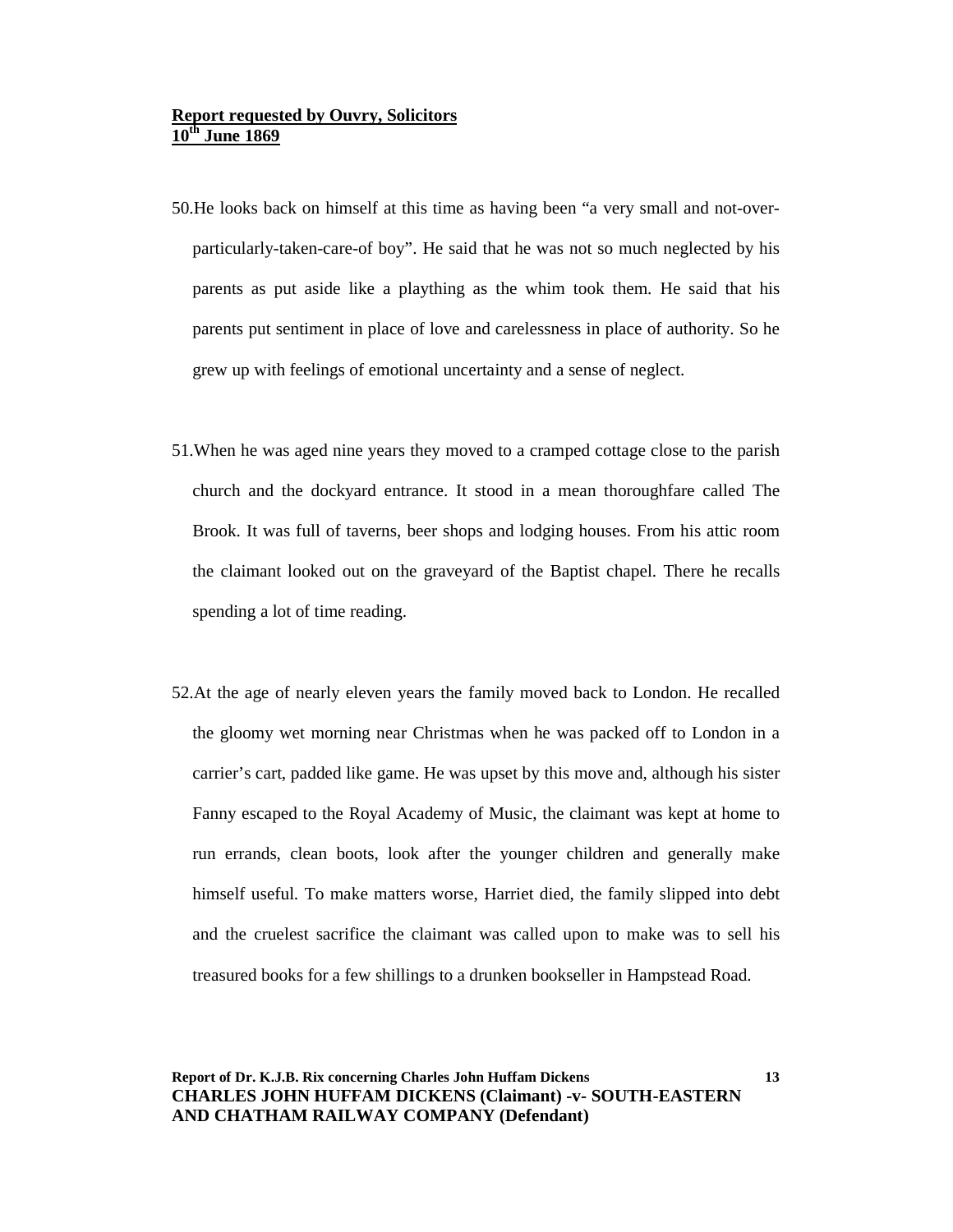53.On his twelfth birthday the claimant was shocked to find that two days later he was going out to work.

54.Very shortly his father was committed to a debtors' prison and the claimant was boarded out to a family acquaintance who took in homeless boys. Again it was the sense of abandonment that hurt him. He had been cast into premature manhood and he hankered for the childhood he had so traumatically lost.

#### *55.Education*

- 56.At the age of six years the claimant was sent to a dame-school over a dyer's shop. The mistress of the school frightened him and knuckled facts into his head with painful effect. When the family moved two years later to The Brook the claimant and his older sister were sent to the Classical, Mathematical and Commercial School run by a young man, William Giles, whose father was minister of the local Zion chapel and a friend of his parents. He said that he liked the school and enjoyed his friendships there although he was not robust enough to be good at games and preferred to watch the other boys at play. He recalls feeling somewhat detached.
- 57.When the claimant was nearly eleven years old his father was called back to work in London and the family removed there leaving the claimant on his own to finish

**Report of Dr. K.J.B. Rix concerning Charles John Huffam Dickens CHARLES JOHN HUFFAM DICKENS (Claimant) -v- SOUTH-EASTERN AND CHATHAM RAILWAY COMPANY (Defendant)** the autumn term with Mr. Giles.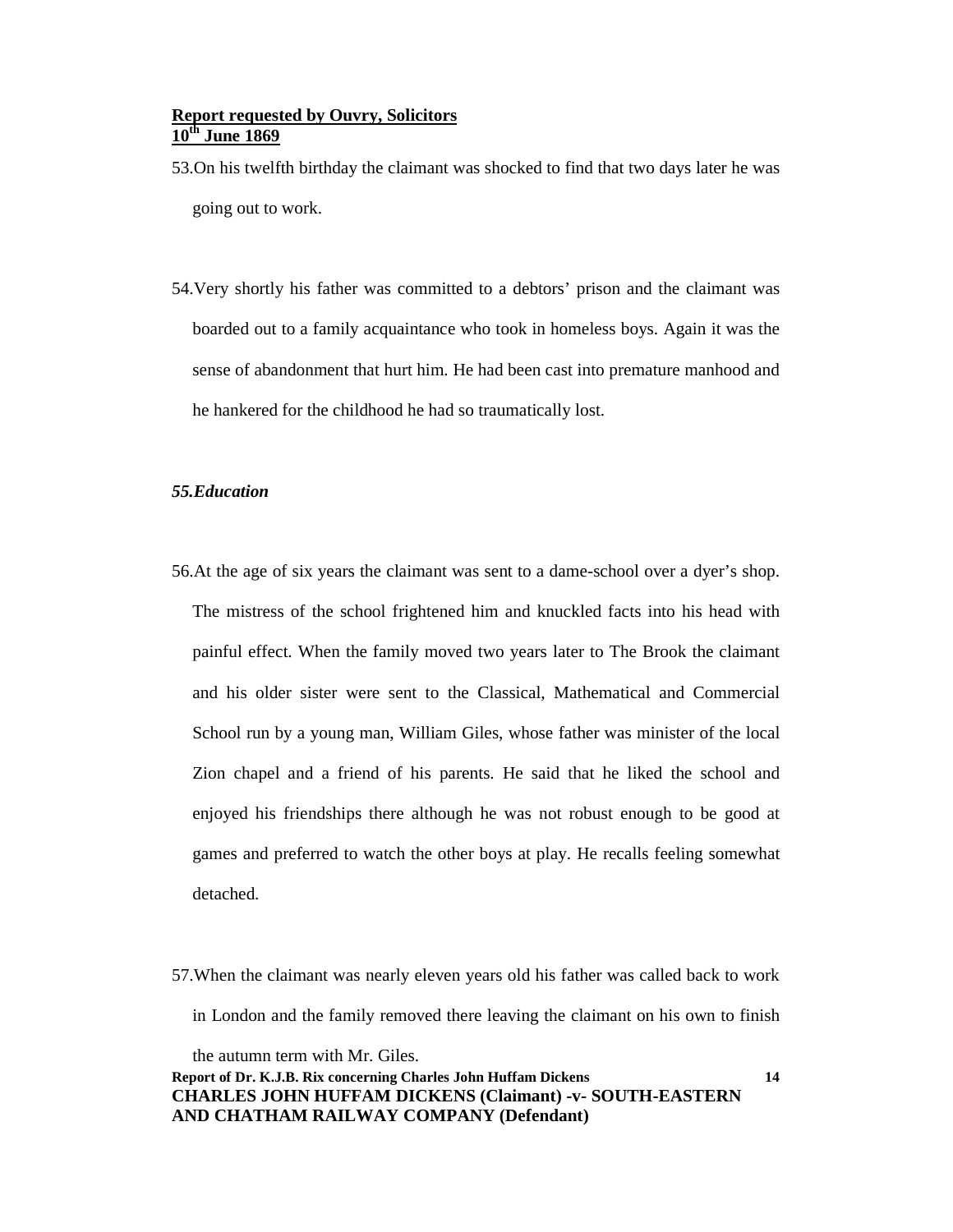- 58.Once in London, he had no further schooling for a while. He said that his father seemed to have utterly lost the idea of educating him.
- 59.In June 1824, at the age of 18 years, and after a period of menial employment (see below), the claimant resumed his education at Wellington Academy. It catered for the sons of aspiring trades people, publicans and prosperous shopkeepers. Although the claimant was not particularly distinguished at the school, he did well enough to scrape a Latin prize and before he left three years later he had become first boy. However, he had to leave before the end of the summer term as his father was unable to pay the fees.

#### *60.Employment*

- 61.At the age of 12 years, the claimant went to work in a factory which made pasteblacking for boots and firegrates. He worked there until he was 19 years old and, with an improvement in his father's financial circumstances, was able to go back to school.
- **Report of Dr. K.J.B. Rix concerning Charles John Huffam Dickens CHARLES JOHN HUFFAM DICKENS (Claimant) -v- SOUTH-EASTERN 15** 62.When the claimant finally finished at school at the age of 21 years, he went to work as a clerk to a firm of solicitors in Gray's Inn. He disliked this work from the start: the slow and stuffy ways of a law office frustrated him. However, since he had been at school he had been writing small news items, for which he received a

**AND CHATHAM RAILWAY COMPANY (Defendant)**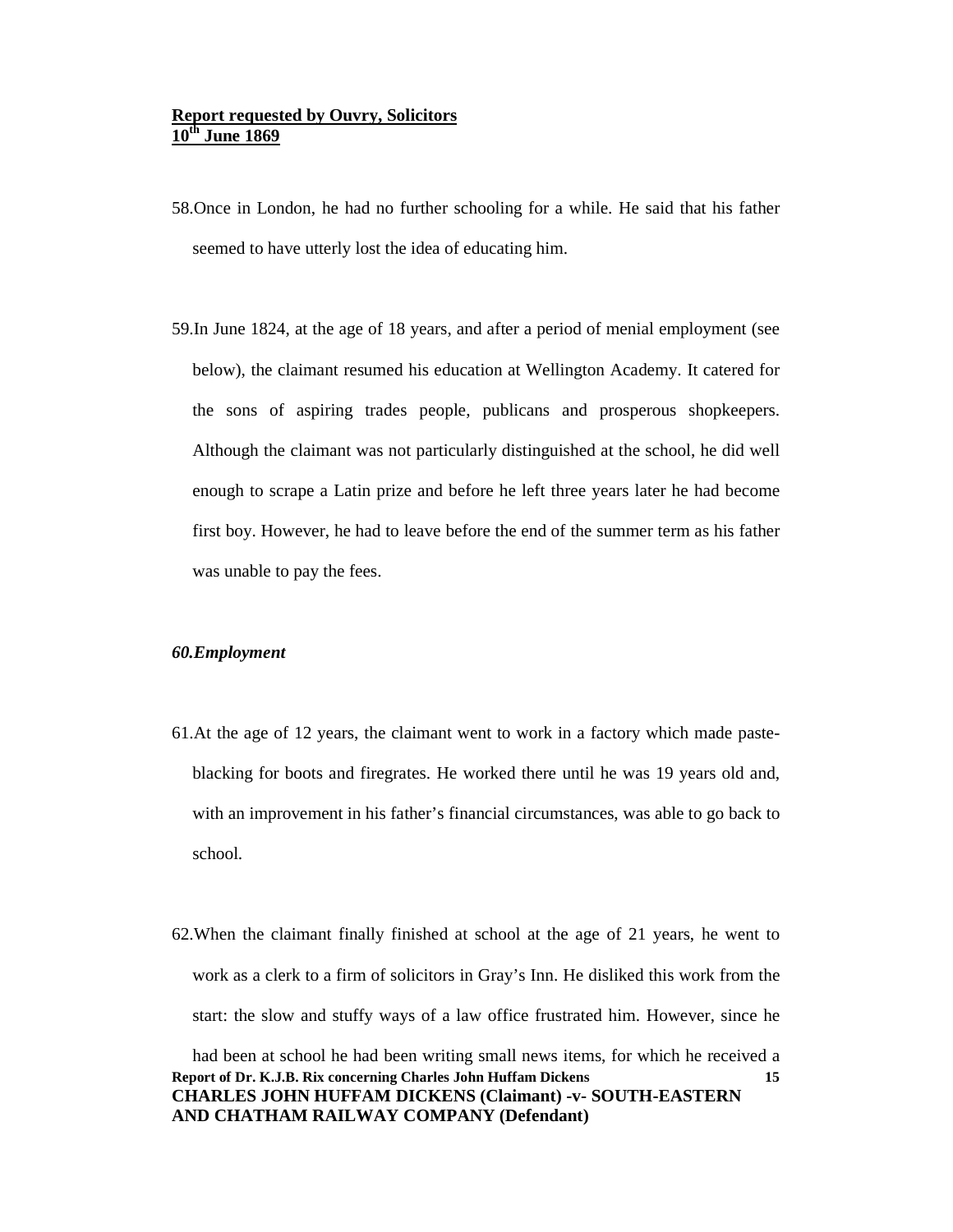penny a line, and he was soon supplementing his income with earnings from reporting. He also did some freelance reporting of Parliament.

- 63.Very soon he was working as a parliamentary shorthand writer. He also worked as a freelance journalist. He was soon able to give up shorthand writing and devote himself completely to journalism. His *Sketches by Boz* brought him success and he quickly followed this with his serialised *Pickwick Papers* when he was just 21 years old. *Oliver Twist* soon followed. He has since written innumerable novels and he has also written and produced plays.
- 64.After the death of his son, Walter, the year before the accident, the claimant admitted that he had found it hard to settle to his new story, *Our Mutual Friend*. When he got down to work he said that he was writing in a rather dull, slow way. He managed to complete the first instalment but felt very unwell and out of sorts. He said that he was finding writing an effort. Then in October 1864 an old friend died. He found this a great shock and he said that he felt that he was losing his old resilience.
- 65.In spite of some physical ill-health in early 1865, he said that by March 1865 he was "working like a dragon" and sufficiently recovered physically to be walking ten miles a day.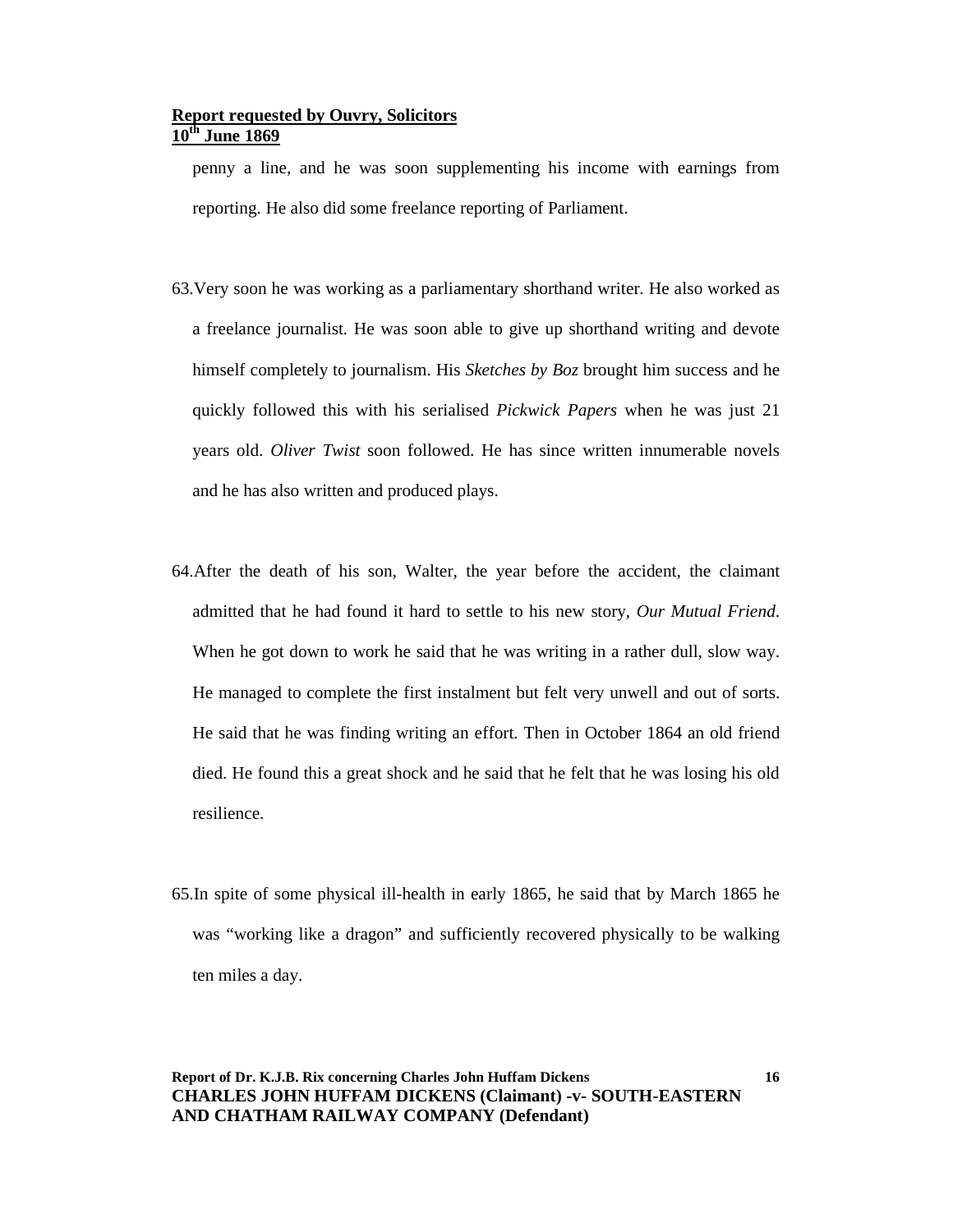#### *66.Relationships, marriage and children*

- 67.The claimant had one serious girlfriend when he was 20 years old. He became engaged to be married to Catherine Hogarth in May 1835 when he was aged 23 years. They married on 2<sup>nd</sup> April 1836 when the claimant was aged 24 years.
- 68.He described his marriage as having been a good one until the birth of their second child Mamie (Mary). He referred to his wife thereafter as being almost constantly pregnant. He said that she irritated him with her lethargy, nervousness, clumsiness and complaints. As time went by she took less and less exercise and indulged herself in food and drink. The claimant implied that he ceased to be physically attracted to her. It was more than symbolic that he had the staircase leading to Catherine's bedroom blocked off with a set of bookcases. At the same time he had his dressing room at their house in Tavistock Square converted into a bedroom. However, the state of the marriage was a skeleton that he kept in the cupboard. He could not divorce his wife. Any domestic scandal was bound to jeopardize his social position and damage his professional reputation. However, reports of domestic trouble in the Dickens household did spread throughout London society. He said that for many years they lived unhappily together. In retrospect, he said that, looking back on twenty years of married life, he had made a miserable mistake.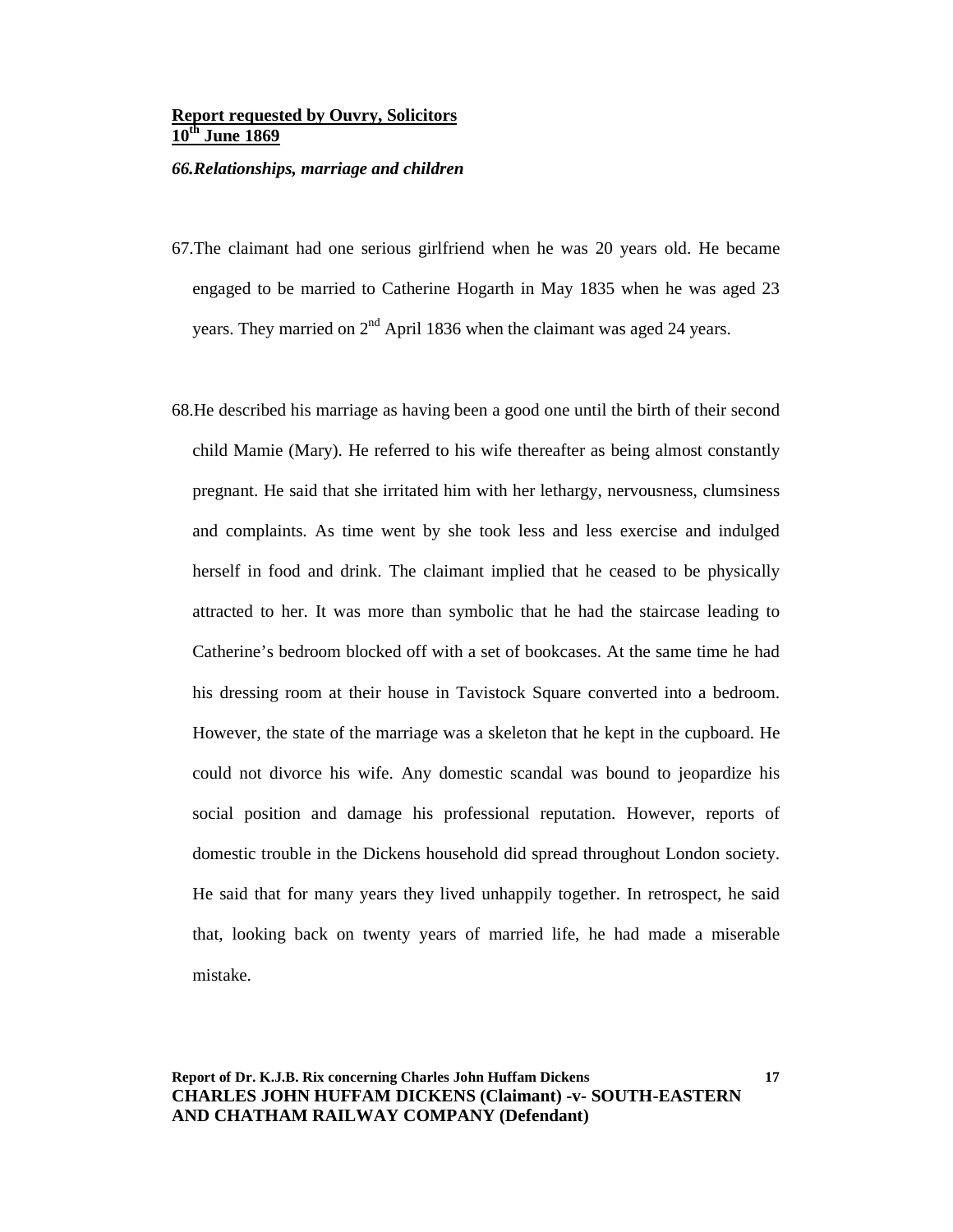- 69.In the meantime he had met Ellen Ternan. He was 47 years old and she was 20 years old. She came from a theatrical family. Her mother had put her three daughters on the stage as soon as they could walk and talk. The claimant said no more about his relationship with Ellen Ternan except to indicate that he paid the rent for her cottage and he hinted that they had a child who died.
- 70.The claimant and his wife have eight children.
- 71.The oldest is Charley who is aged 32 years, married and in publishing although he had started out in banking, had tried his hand as a tea trader and had then run a paper mill, unsuccessfully, before the claimant refused to bail him out but got him the office job at *All The Year Round*.
- 72.Second is Mamie (Mary) who is aged 30 years and unmarried.
- 73.Third is Kate who is aged 29 years old. She is married to Charles Collins, a painter, and younger brother of the novelist Wilkie Collins. The claimant spoke somewhat disparagingly of his son-in-law and his Anglo-Catholic views.
- **Report of Dr. K.J.B. Rix concerning Charles John Huffam Dickens 18** 74.Fourth was Walter who died at the age of 23 years in Calcutta from an **aneurysm**. He had been in the process of being invalided home from India where he was an Army officer and where had become burdened with debts. This was only last year and the claimant said that he had not been able to share his grief with his wife.

```
CHARLES JOHN HUFFAM DICKENS (Claimant) -v- SOUTH-EASTERN 
AND CHATHAM RAILWAY COMPANY (Defendant)
```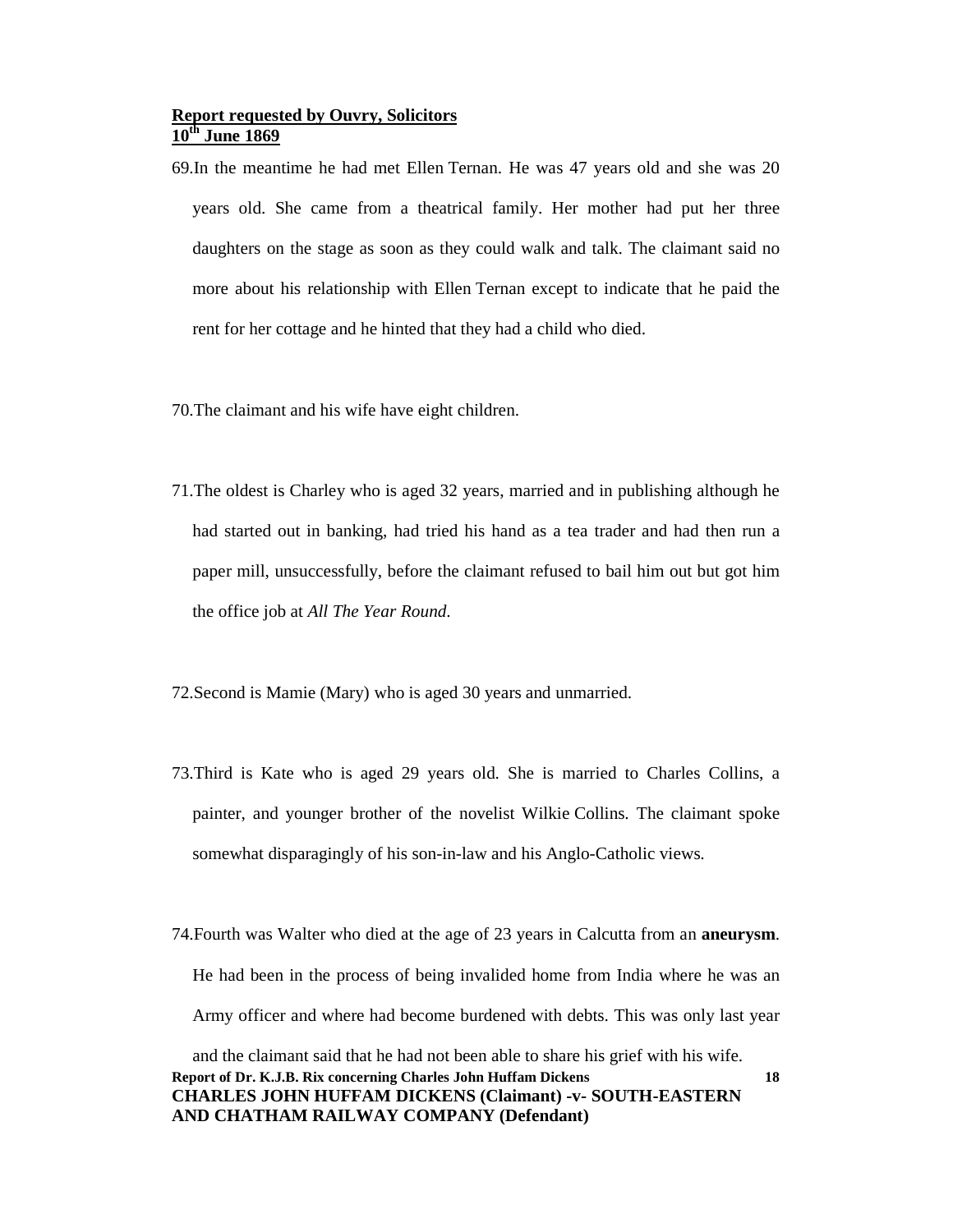- 75.Fifth is Francis who is aged 25 years old. He had caused some anxiety to the claimant some years ago with his stammer, recurrent deafness and sleep-walking. He had worked with the claimant and the claimant thought that he had a natural literary taste. However, he became a barrister and then went out to India and was commissioned into the Bengal Mounted Police.
- 76.Fifth is Alfred aged 23 years who was going into the Army but now has a sheep station in Australia.
- 77.Sixth is Sydney aged 21 years. He said that he is a spendthrift but he is proud of him having been the youngest to be promoted to second lieutenant in the Army.
- 78.The youngest is Henry aged 19 years who has just finished at Rochester Grammar School and is at Cambridge University where he is showing great promise.

#### *79.Interests and recreation*

80.In his spare time the claimant said that he enjoyed going to the theatre and socializing with friends. It was also clear that he is involved in a great deal of philanthropic work. Indeed it seems that he was constantly in demand from charities.

### **Report of Dr. K.J.B. Rix concerning Charles John Huffam Dickens CHARLES JOHN HUFFAM DICKENS (Claimant) -v- SOUTH-EASTERN AND CHATHAM RAILWAY COMPANY (Defendant)**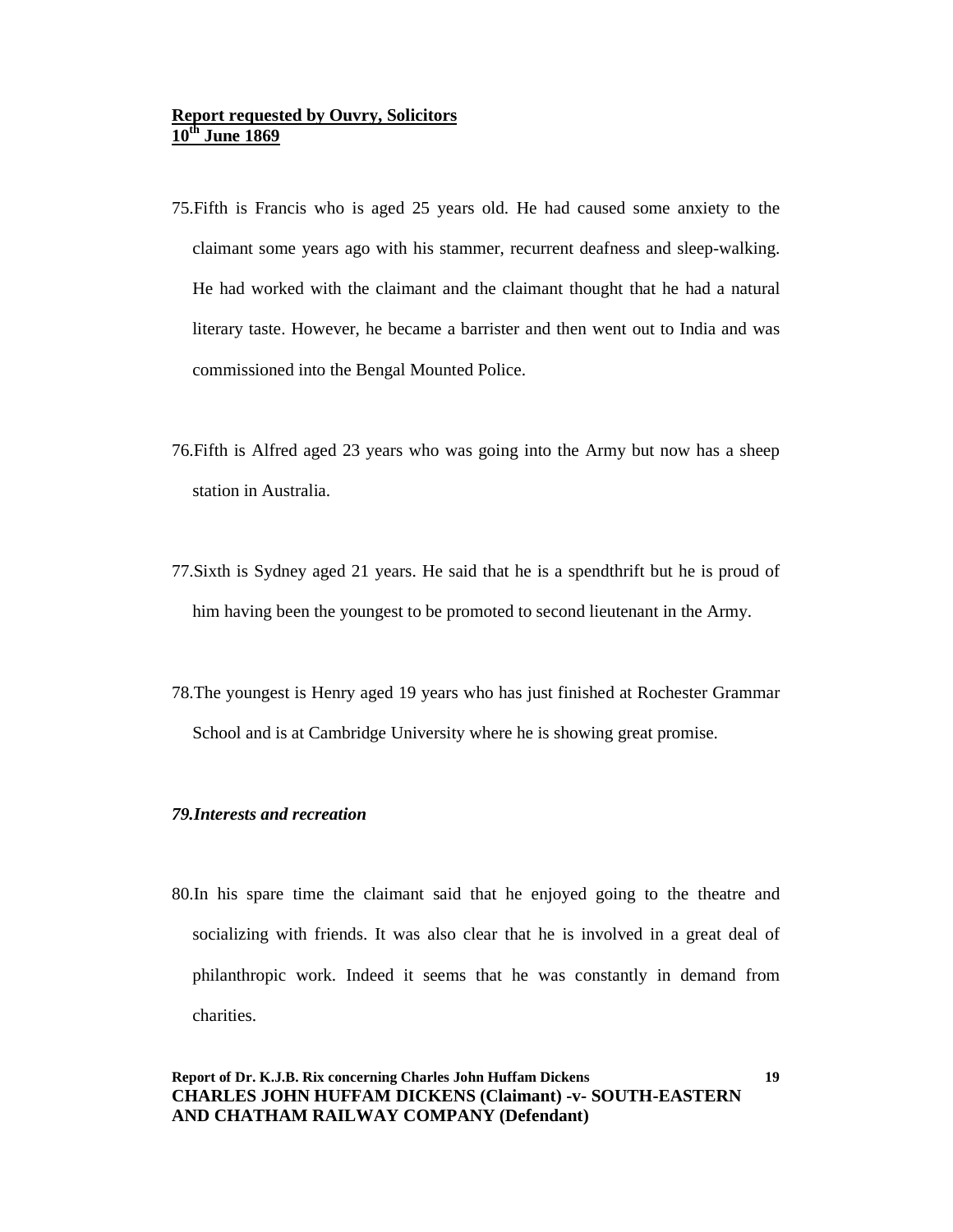#### *81.Alcohol and substance*

- 82.With regard to alcohol, he recalled how difficult it had been as a young man to abstain from porter and other malt liquor. He had occasionally got drunk as a young man. In recent years he has had only the occasional glass of gin punch.
- 83.He gave no history of the use of other recreational, illicit or non-prescribed drugs apart from tobacco which he smokes in the form of the occasional cigar.

#### **84.Personality as described by the claimant**

- 85.As a child the claimant says that he was quick, eager, delicate and soon hurt, bodily or mentally.
- 86.As an adult the claimant said that he was of resilient temper and someone who was able to work himself into a cheerful mood even when he was weary and unwell.

#### **87.Medical records prior to the accident**

88.I have not seen any medical records in this case.

**Report of Dr. K.J.B. Rix concerning Charles John Huffam Dickens CHARLES JOHN HUFFAM DICKENS (Claimant) -v- SOUTH-EASTERN AND CHATHAM RAILWAY COMPANY (Defendant)**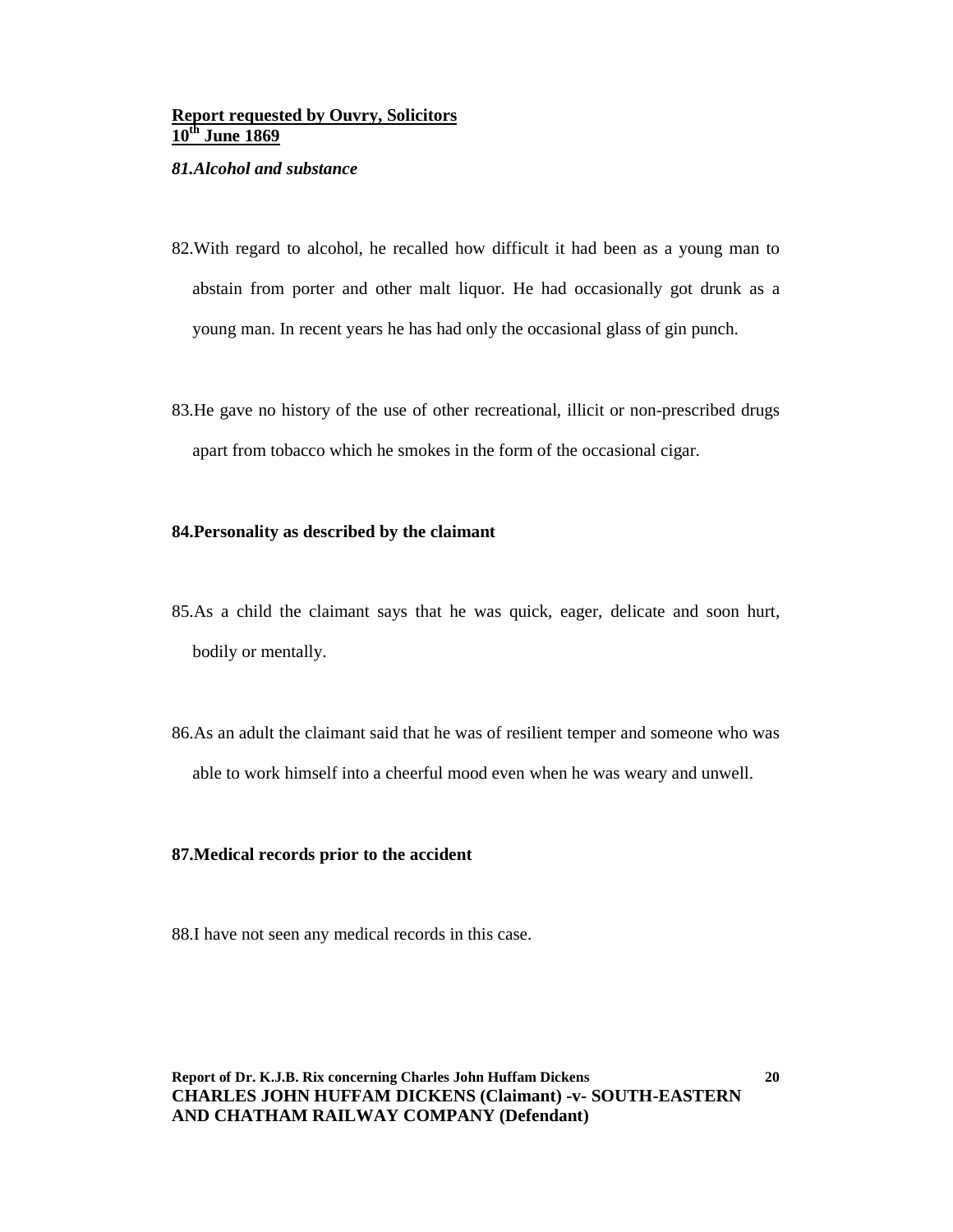#### **89.Medical history prior to the accident as given by the claimant**

- 90.The claimant said that as a small boy he was rather puny and was plagued by bouts of **renal colic** and **migraine**-like attacks which came on when he was particularly anxious. He said that long before he was an adult he had slipped into the family habit of self-centred complaint.
- 91.He recalled feeling chagrined and depressed at the age of 11 years when the family moved back to London.
- 92.When the family fell into debt a year later, he recalls having a fresh bout of his feverish spasms.
- 93.At the age of 29 years the claimant had an operation for an **anal fistula**. He said that it was a painful experience - "the cutting out root and branch of a disease caused by working over much".
- 94.A few months before the accident the claimant developed a painful swelling of his left foot. The doctor said that it was gout. The claimant thought that it was frostbite from walking continually in the snow. However, by two months before the accident he was able to walk ten miles a day although he still had to sit shoe-less all evening.

### **Report of Dr. K.J.B. Rix concerning Charles John Huffam Dickens CHARLES JOHN HUFFAM DICKENS (Claimant) -v- SOUTH-EASTERN AND CHATHAM RAILWAY COMPANY (Defendant)**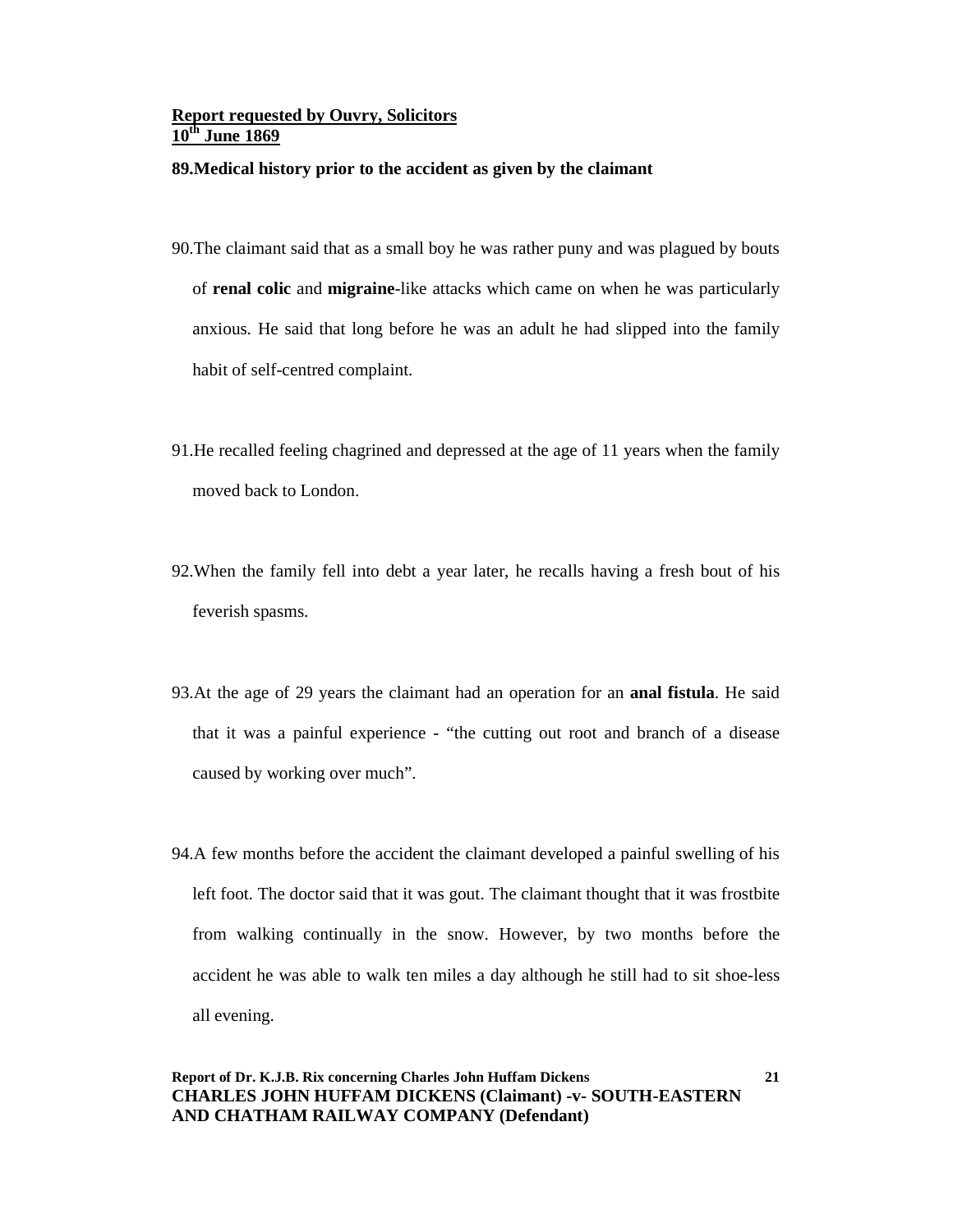### **95.Claimant's account of the accident on 9th June 1865**

- 96.Just before the accident the claimant was completing *Our Mutual Friend*. By the end of May 1865 it was almost complete but the claimant felt that "work and worry, without exercise, would soon make an end of me". He had therefore resolved to go to Paris for a short holiday. He said: "If I were not going away now, I should break down. No one knows as I know today how near it I have been".
- 97. He returned from Paris on  $9<sup>th</sup>$  June and caught the 'tidal' train from Folkestone. He was accompanied by Mrs. Frances Ternan and her daughter, Ellen.
- 98.The claimant said that suddenly they were off the rail and beating the ground as the car of a half emptied balloon might. Mrs. Ternan cried out: "My God" and Ellen screamed. The claimant caught hold of both of them and reassured them. By this time the carriage was tilted and they were in a corner. The claimant reassured them that the danger must be over and he asked them to remain still while he got out of the window.
- 99.Once out of the carriage the claimant surveyed the scene. He said that no imagination could conceive the ruin of the carriages or the extraordinary weights under which people the people were lying or the complications into which they were twisted up among iron and wood and mud and water.

### **Report of Dr. K.J.B. Rix concerning Charles John Huffam Dickens CHARLES JOHN HUFFAM DICKENS (Claimant) -v- SOUTH-EASTERN AND CHATHAM RAILWAY COMPANY (Defendant)**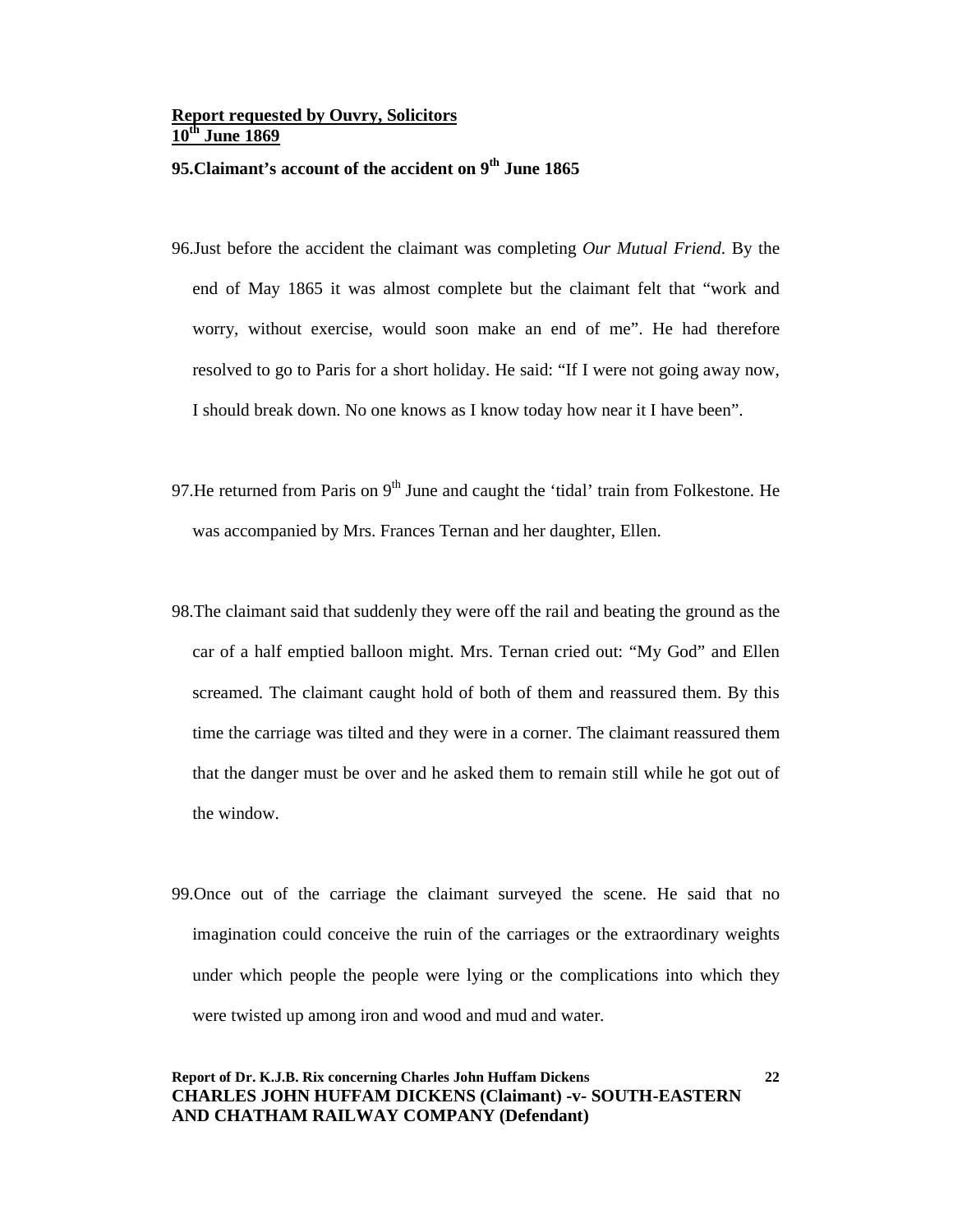- 100.With the assistance of a workman the claimant assisted his travelling companions from their coach. He then went to assist the casualties. One man, he said, had "such a frightful cut across the skull that I couldn't bear to look at him. I poured some water over his face and gave him some drink, then gave him some brandy and laid him down in the grass."
- 101.As the immediate shock wore off, he realised that he had left the manuscript of *Our Mutual Friend* in the carriage and he scrambled back into the wreckage to retrieve it.
- 102.For two or three hours the claimant rendered assistance to the injured and dying. The sights were terrific. He noticed that his hand became unsteady.
- 103.The claimant went on to explain that in their scramble to escape, Ellen lost her gold watch-chain, some trinkets and a seal with her name engraved on it. He had to write to the station master at Charing Cross to ask if these personal items had been found.

#### **104.Medical history since the accident as given by the claimant**

105.The claimant explained that the accident was an emotional shock as it had broken open his secret life. All that he had so carefully hidden was at risk of discovery. He implied the relationship with Ellen Ternan.

**23**

### **Report of Dr. K.J.B. Rix concerning Charles John Huffam Dickens CHARLES JOHN HUFFAM DICKENS (Claimant) -v- SOUTH-EASTERN AND CHATHAM RAILWAY COMPANY (Defendant)**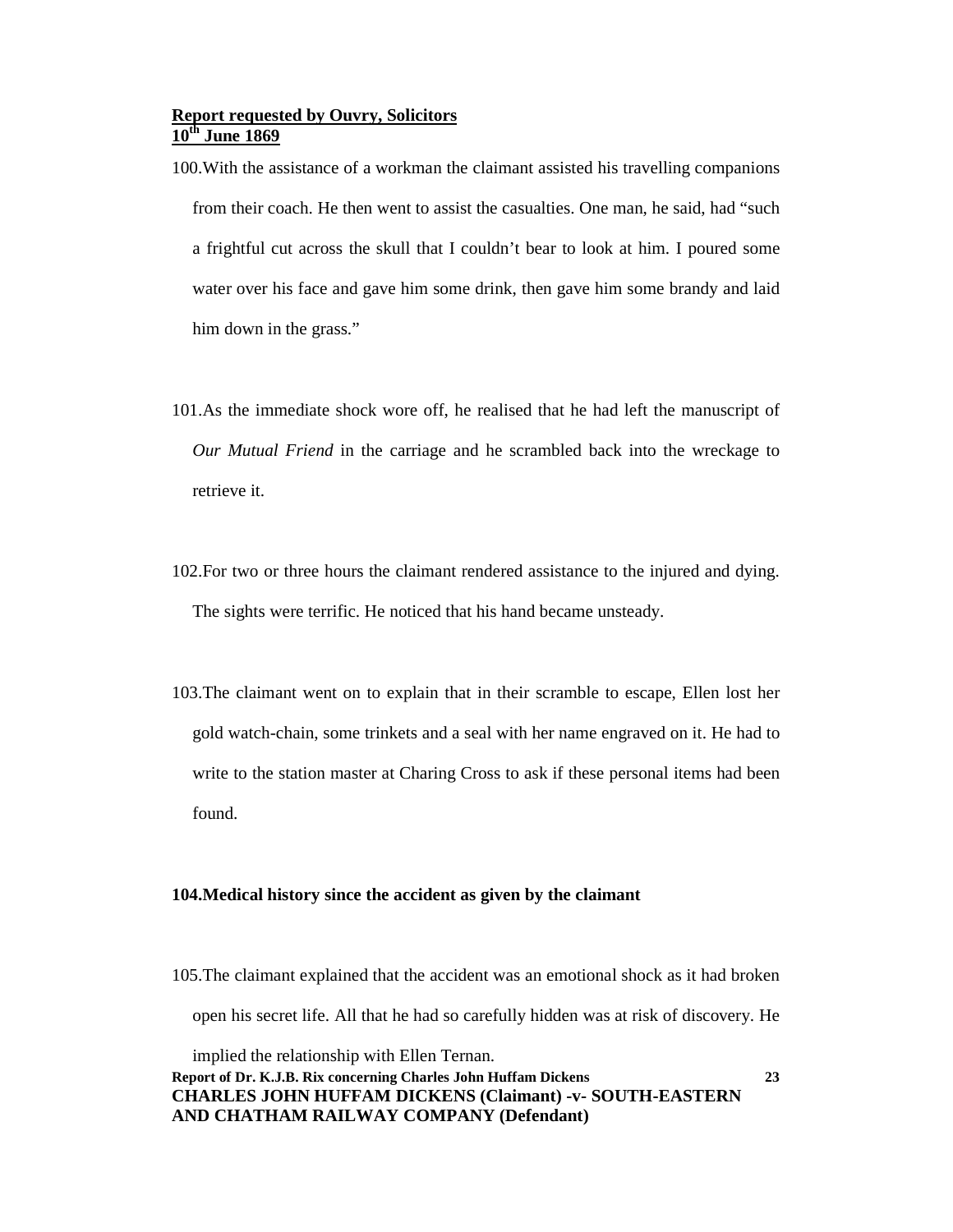- 106. He said that by  $29<sup>th</sup>$  June 1865 he was able to thank God that he felt quite right again.
- 107.Then he went on to say, somewhat in contradiction to his previous statement, that for some time he was in a state of distress. He said that he felt curiously weak as if recovering from a long illness. He said that even his watch had palpitations for six months after the accident.
- 108.He said that the effect seemed to be delayed. He said that he did not feel quite right within. He found that he was affected more and more by what had happened rather than less and less as he had expected.
- 109.Nevertheless by the summer he was writing again and by September 1865 he had finished *Our Mutual Friend*.
- 110.The claimant said that he became nervous about travelling in trains and any unusual movement upset him. Indeed for a while he could not bear to travel by train and driving in Rochester one day he felt more shaken than he had been since the accident. He said that the physical sensation of the crash seemed to have fused with a debility that was beginning to affect the left side of his body. He remarked: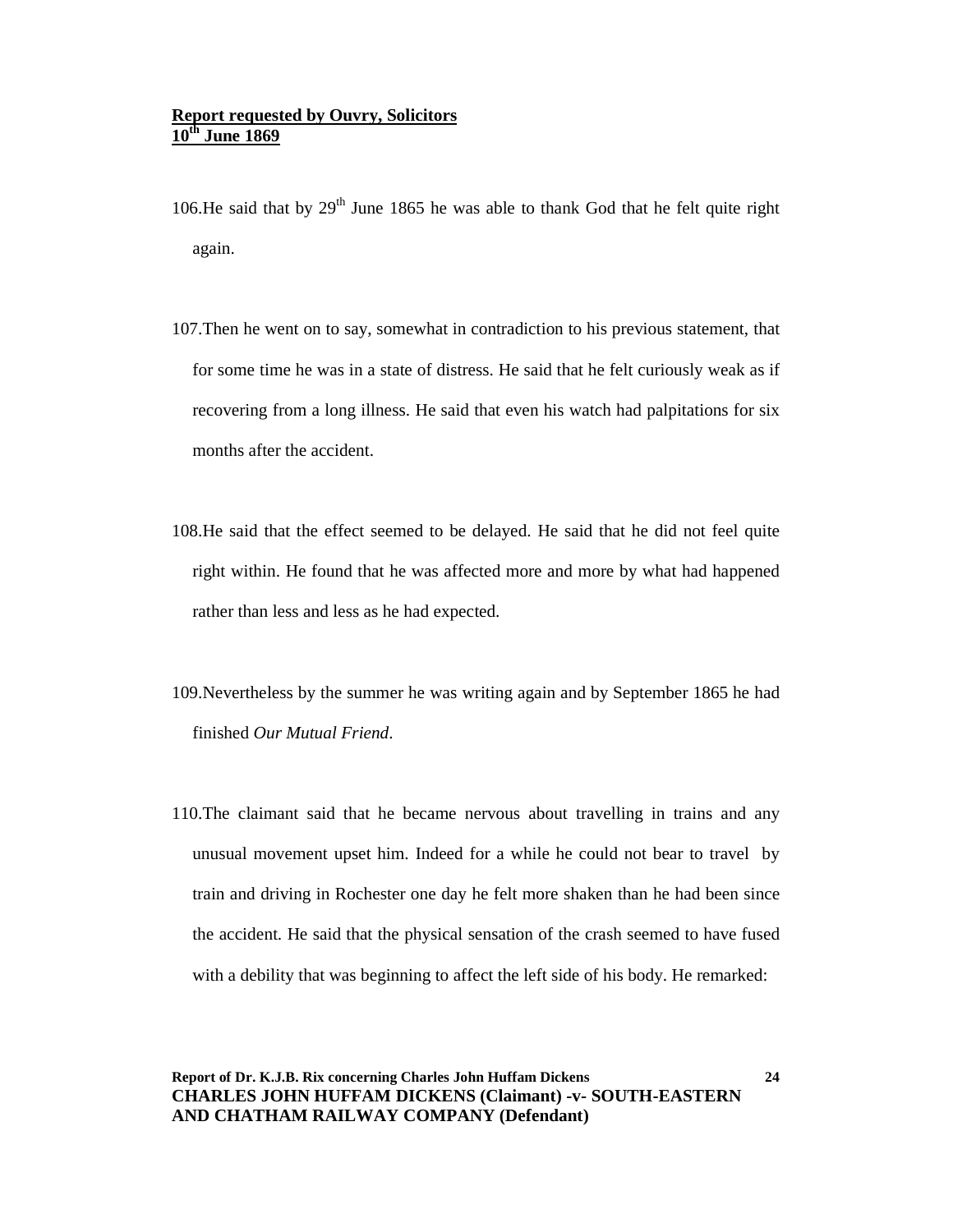- 111."A perfect conviction, against the senses, that the carriage is down on one side and generally that is the left, (and *not* the side on which the carriage in the accident really went over), comes upon me with anything like speed, and is inexpressibly distressing".
- 112.He said that he felt curiously weak but slept and ate well. However, after writing half a dozen notes, he was feeling faint and sick.
- 113.In January 1866 the claimant noticed that his pulse was irregular. He got a prescription for **iron**, **quinine** and **digitalis**. He realised that he was lacking his usual buoyancy and hopefulness.
- 114.In May 1866 the claimant went on tour. He explained how he felt its strains towards the end. One evening he was billed to read the trial from *Pickwick* and in error he gave his audience *Nickelby.* When the tour ended he took a break in the country He was worried about his health and felt that it had suffered from doing five readings a week. He developed pains in his left eye, a persistent cold and severe digestive discomfort. Twice one week he was seized in a most distressing manner, apparently in the heart, but he realised that it was his nervous system that was affected.

115.He went on another tour in 1867. He soon felt the strain. He found that he was

**Report of Dr. K.J.B. Rix concerning Charles John Huffam Dickens CHARLES JOHN HUFFAM DICKENS (Claimant) -v- SOUTH-EASTERN AND CHATHAM RAILWAY COMPANY (Defendant) 25** having to rest after reading. He was fainter at night. He dashed back to London but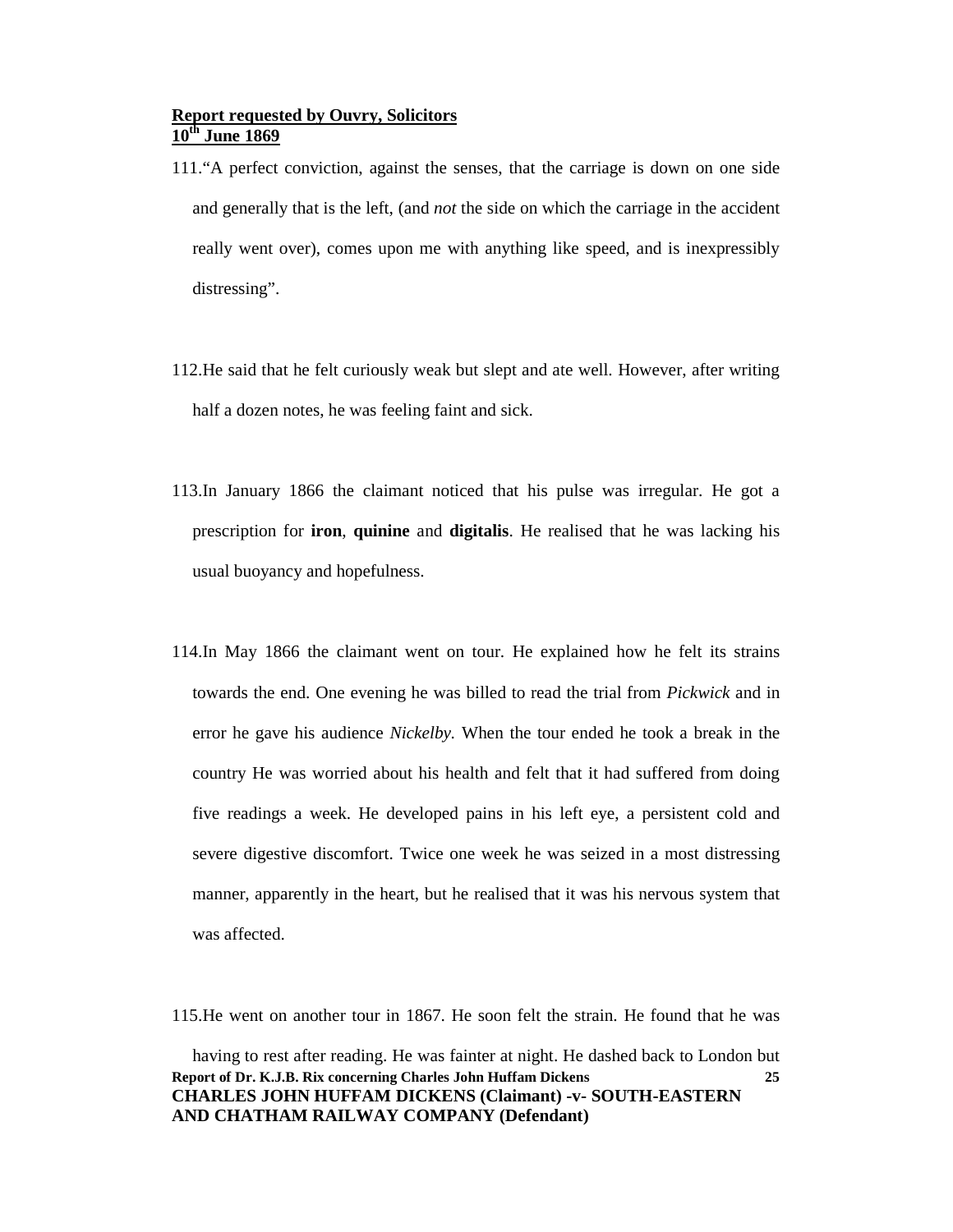the shaking of the train upset him. He had a curious feeling of soreness all round his body. His piles played up and he lost a lot of blood. In spite of all of this he remained cheerful and good humoured.

- 116.Soon he noticed that he was getting so tired that he could not undress himself at night.
- 117.In October 1868 the claimant went on tour again. This was at the time of the General Election. He had been approached to stand in both Edinburgh and Birmingham but had refused. The first evenings of his tour went well but he quickly felt the strain. Three weeks into the tour he felt unwell and complained of a heavy tiredness. Not long after this he heard of the death of his only surviving brother, Frederick. He reflected on his brother's wasted life. His health and spirits flagged further, he had trouble sleeping and he was troubled with nausea.
- 118.Although he completed *Our Mutual Friend*, he had trouble applying himself to another novel and it was four years before he managed to produce *The Mystery of Edwin Drood.* He said, with some obvious hurt, that Wilkie Collins had called it "the work of a worn-out brain" but seemed to accept that his brain was to some extent worn out.

119.As the claimant could not recall any other actual symptoms, I continued to try to

**Report of Dr. K.J.B. Rix concerning Charles John Huffam Dickens CHARLES JOHN HUFFAM DICKENS (Claimant) -v- SOUTH-EASTERN AND CHATHAM RAILWAY COMPANY (Defendant) 26** elicit symptoms by systematic enquiry. However, I elicited none and when I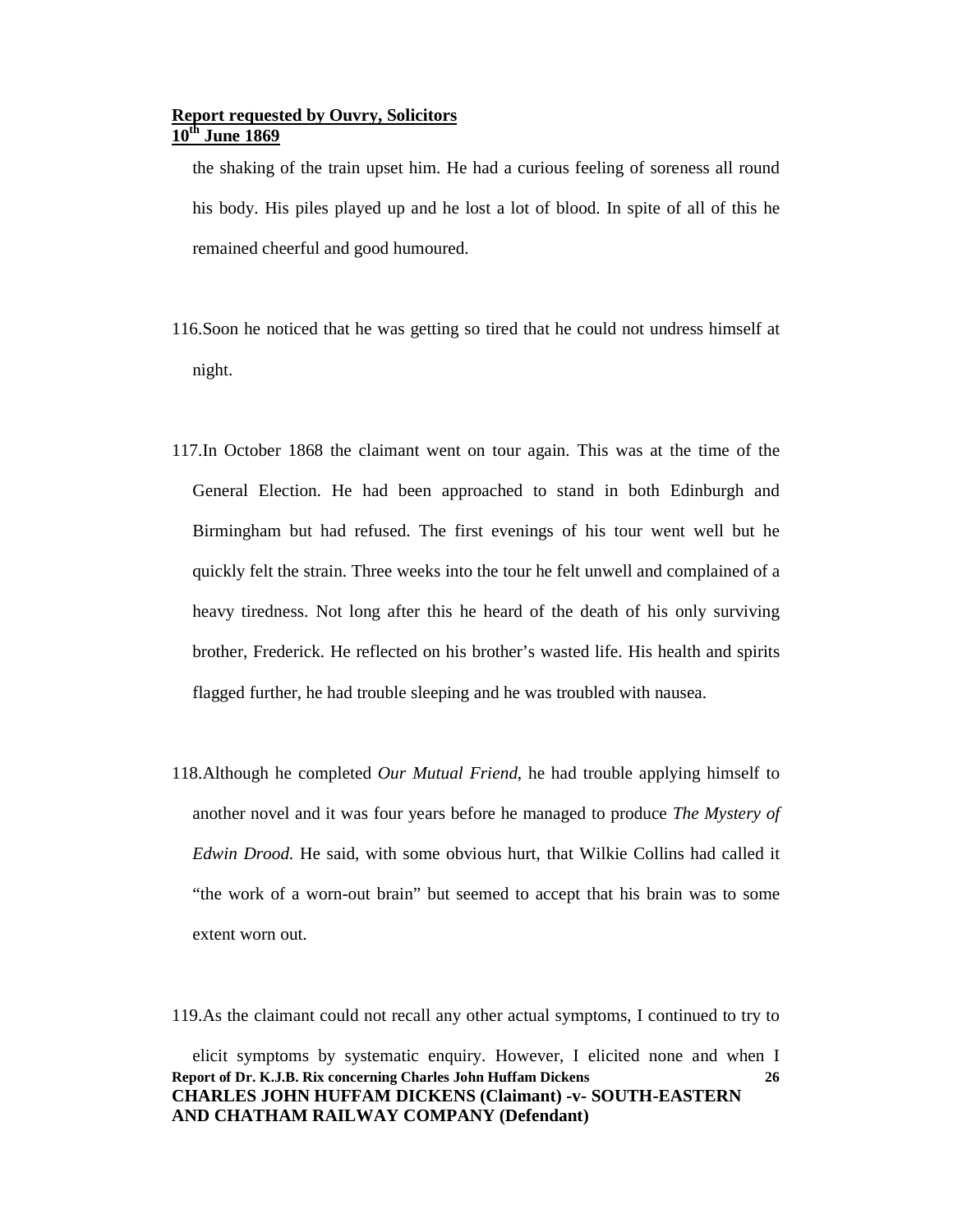pressed the claimant he said that he had told me everything about how he had been

affected and he was anxious to get the consultation over.

#### **120.Medical records since the accident**

121.I have not seen any medical records.

## 122.**Psychiatric examination of the claimant on 9th June 1869<sup>1</sup>**

- 123.On examination the claimant presented as a middle-aged Caucasian, bearded and with dark receding hair. He was dressed in jacket, waistcoat and trousers.
- 124.He looked desperately aged and worn. He gazed ahead, making little eye contact and wearing a worried frown. The lines in his cheeks and round the eyes were deep furrows.
- 125.He gave an articulate history. Questions were answered thoughtfully and without hesitation, delay or evident slowness.
- 126.There was a weariness in his gaze and a general air of fatigue and depression about him. He described his mood as 'tired'.

**Report of Dr. K.J.B. Rix concerning Charles John Huffam Dickens CHARLES JOHN HUFFAM DICKENS (Claimant) -v- SOUTH-EASTERN AND CHATHAM RAILWAY COMPANY (Defendant)**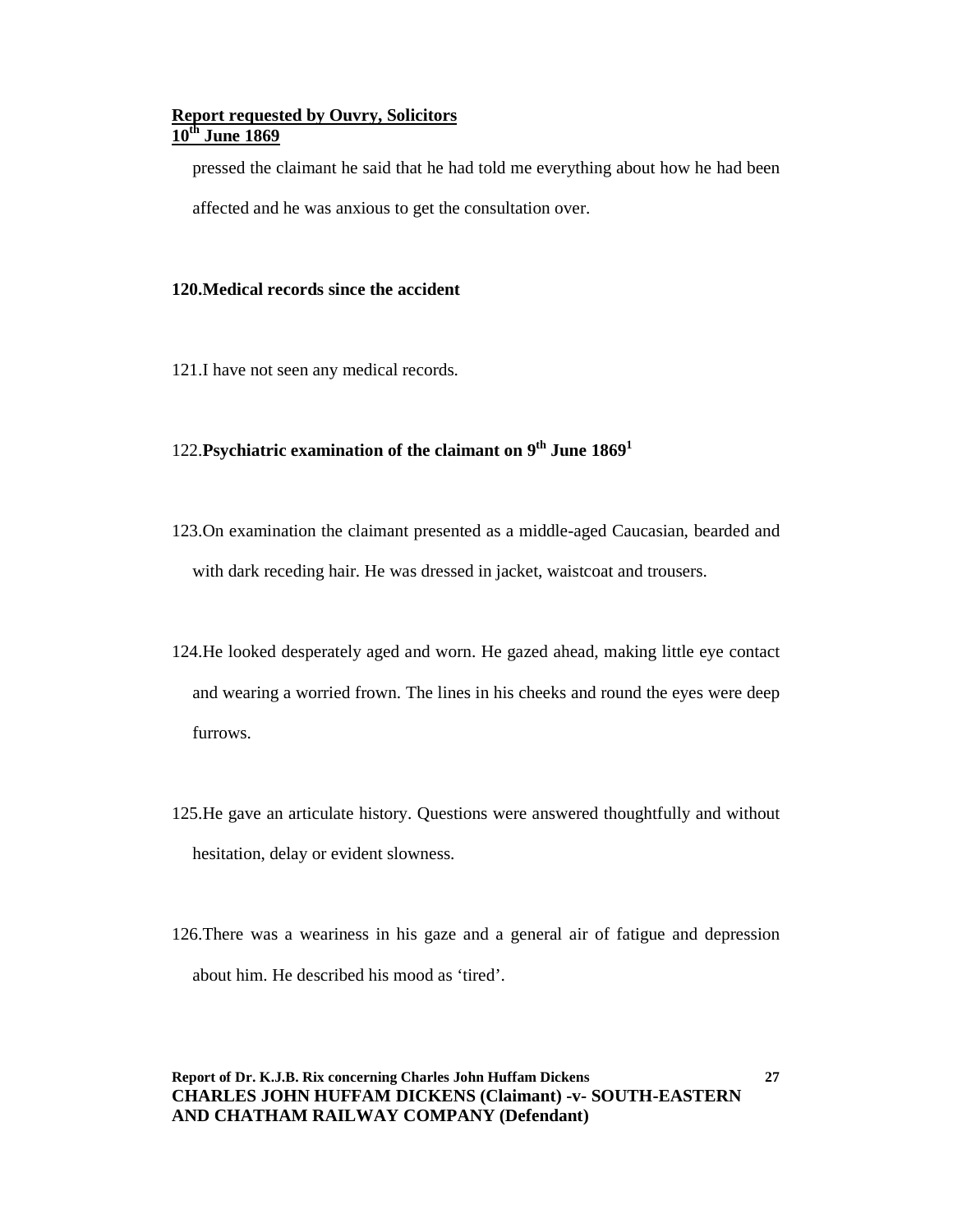- 127.I did not detect any evidence of an increased startle response although there were occasional loud and unexpected noises coming from the street outside the consulting room. I did not notice anything that suggested hypervigilance.
- 128.He was clearly uncomfortable about the consultation and was only a little reassured when I explained about the limits on the confidentiality of the report. He was concerned that if the case went to court his relationship with Miss Ternan would become even more widely known.
- 129.He kept referring to the accident as being "a dreadful significance" for him.
- 130.I noted that he became more distressed at certain points in the consultation: when talking about the deaths of his mother, his son and his old friend John Leech; when talking about having to write to the station master about the belongings Miss Ternan lost; when he told me about the symptoms affecting he left side of his body; and when talking about how he was nervous travelling by train.
- 131.There were no abnormal beliefs or perceptions suggestive of psychosis.
- 132.His higher faculties appeared intact and he appeared to be of superior intelligence.

 $\overline{a}$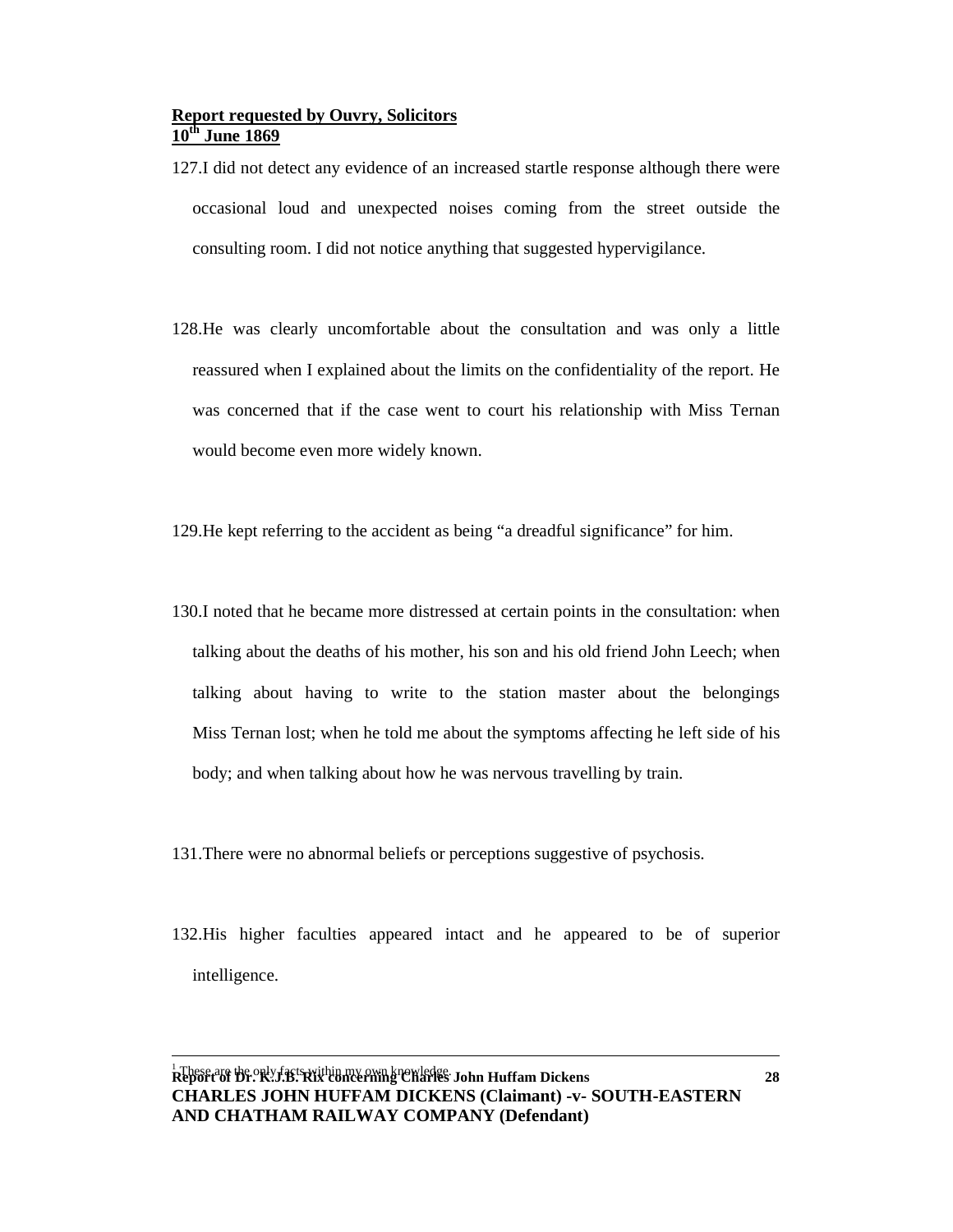### **Report requested by Ouvry, Solicitors 10th June 1869 133.OPINION**

134.This is a provisional opinion. I will need to see the claimant's medical records and I would like to interview an informant.

#### **135.Any relevant pre-accident medical history**

- 136.The claimant might have been what is sometimes termed 'a delicate child' but not to any great extent and only his migraine-like attacks brought on by anxiety suggest any childhood tendency to psychosomatic complaint.
- 137.As an adult the claimant appears to have been free of frank psychiatric illness or psychosomatic complaint. Indeed, he appears to have been a person of customary phlegm and fortitude.
- 138.The accident did occur at a time when the claimant's mental health seems to have been compromised. He himself recognised that he had been on the verge of some sort of nervous or mental breakdown and indeed this was the reason why he had gone to Paris for a holiday.
- **Report of Dr. K.J.B. Rix concerning Charles John Huffam Dickens CHARLES JOHN HUFFAM DICKENS (Claimant) -v- SOUTH-EASTERN AND CHATHAM RAILWAY COMPANY (Defendant) 29** 139.Not long before this holiday the claimant had been finding writing an effort and he had been unusually slow at writing. Also he had been physically unwell. Therefore, notwithstanding the likely restorative effect of the holiday in Paris, it is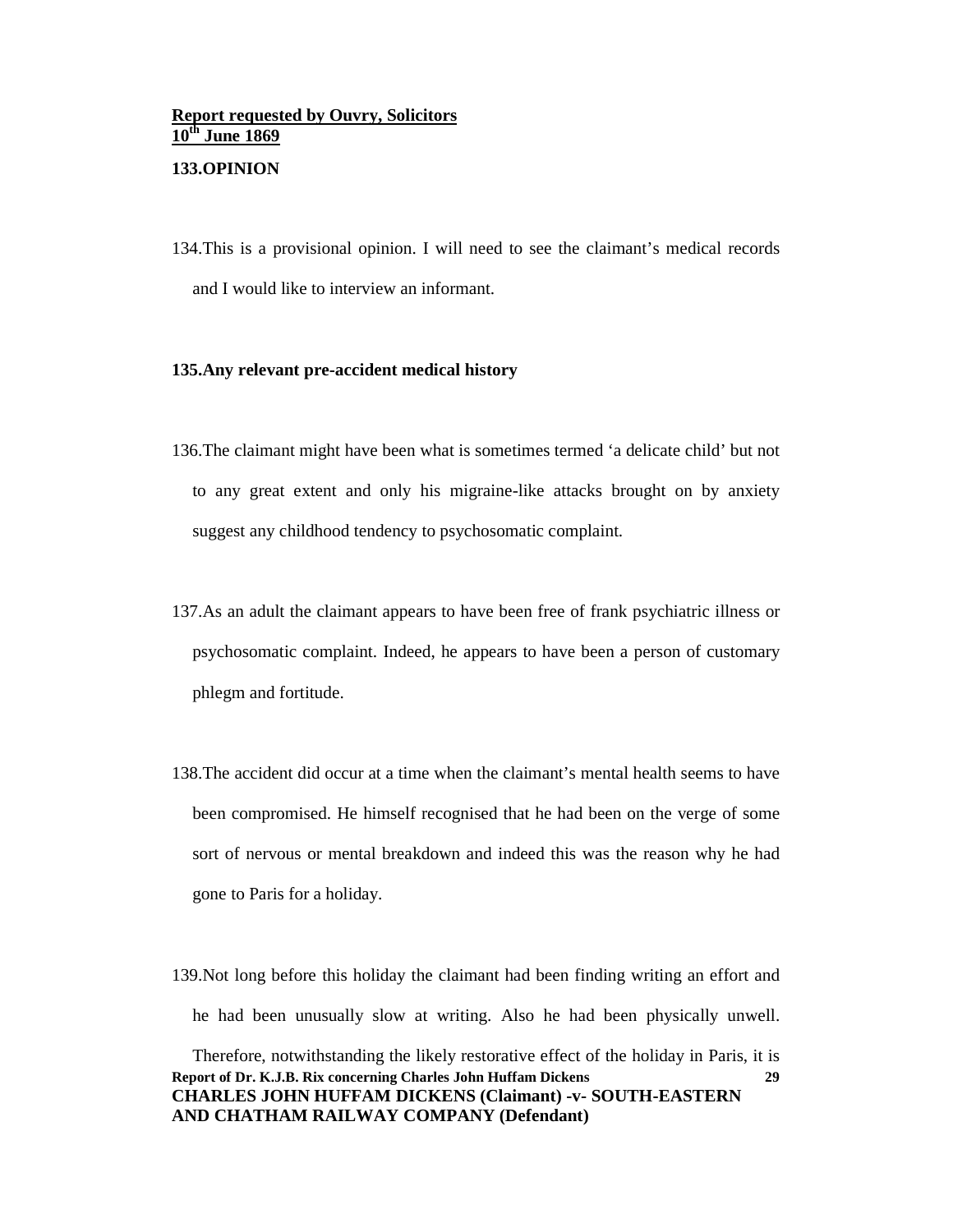reasonable to regard the claimant as having been vulnerable to psychiatric disorder at this time.

140.It is probable that this precarious state of his mental health had something to do with the various bereavements that had occurred and the strain of leading a double life in that he tried to represent his marriage as having the semblance of normality but at the same time he was in what seems to have been a clandestine relationship with Miss Ternan.

#### **141.The nature of any injuries sustained**

- 142.The symptoms the claimant has experienced since the accident fall into two categories: post-traumatic stress symptoms and physical symptoms.
- 143.The claimant describes an experience in which he relives the accident, with some attendant distress, he is nervous about rail travel and he is upset by any unusual movement. However, he does not report nightmares of the accident, he does not avoid rail travel now, although he did for a while and he still avoids express trains, he does not describe any other avoidance phenomena, he does not describe any loss of interest or numbing of emotional responsiveness and he does not describe a sense of a foreshortened future. Although he described being upset by any unusual movement he does not otherwise report or exhibit an increased startle response and

**Report of Dr. K.J.B. Rix concerning Charles John Huffam Dickens CHARLES JOHN HUFFAM DICKENS (Claimant) -v- SOUTH-EASTERN AND CHATHAM RAILWAY COMPANY (Defendant) 30** he does not have any other symptoms of persistently increased arousal. He has had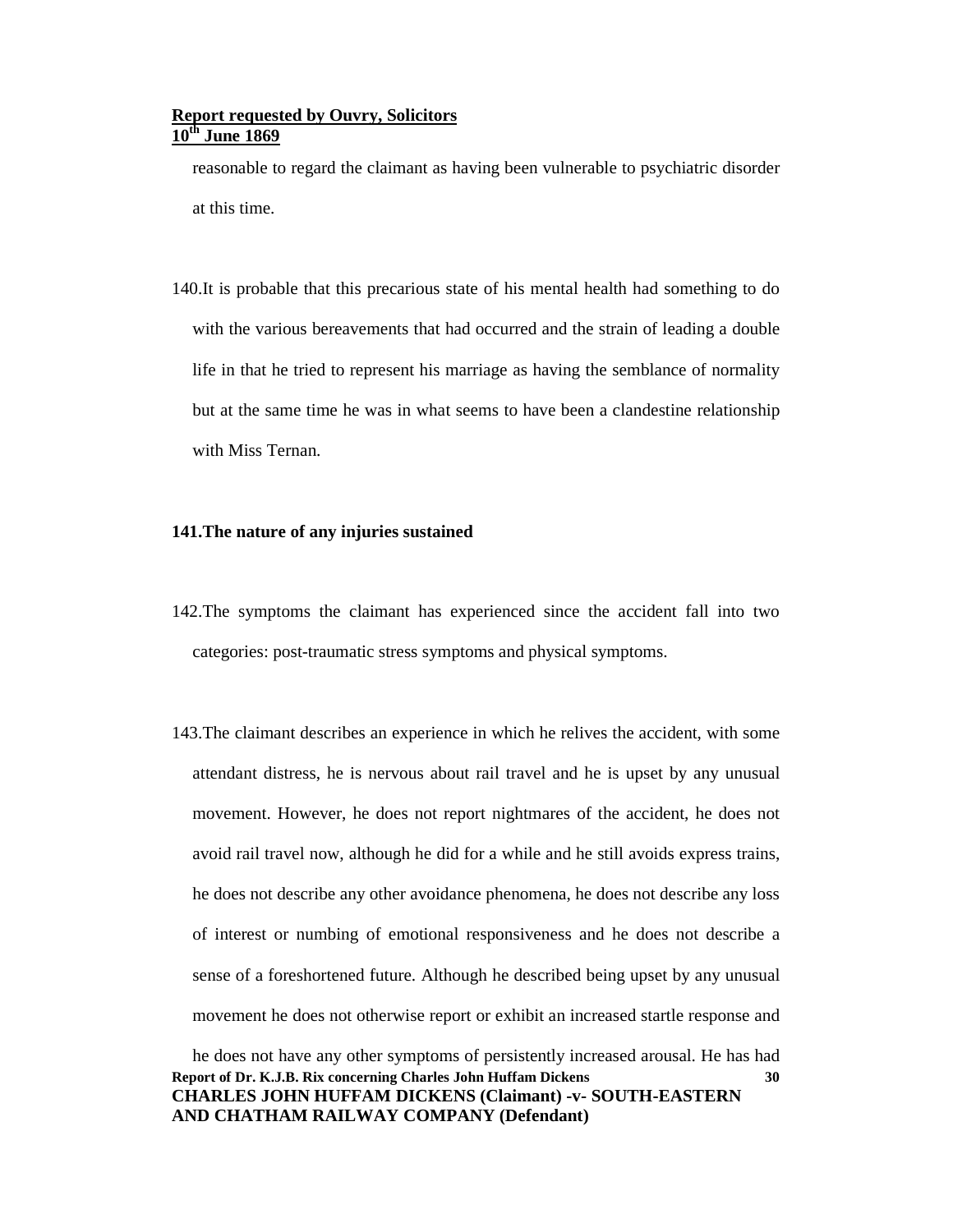some insomnia but not the sort of insomnia that is a manifestation of persistently increased arousal following trauma. Therefore, although he has some symptoms found in post-traumatic stress disorder, he is not suffering from a post-traumatic stress disorder as such.

- 144.I do need to point out that some clinicians would make a diagnosis of a form of non-specific adjustment disorder and this is a positive and recognisable form of psychiatric illness. However, strictly speaking these symptoms have lasted for too long to meet the strict criteria for an adjustment disorder and, as they are distressing but do not affect his functioning, it is arguable whether or not they are an actual mental disorder. I make this point in order to cover what I regard as a reasonable range of opinion on this aspect of diagnosis.
- 145.The claimant reports physical symptoms in the form of weakness, feelings of faintness, sickness, dyspepsia and what seem to be widespread muscular aches and pains. It is probable that these symptoms represent what is known as neurasthenia. This is a form of neurosis. He reports the typical complaint of increased fatigue and weakness after both mental and physical effort along with worries about decreased mental and bodily functioning. He has had typical accompanying symptoms in the form of muscular aches and pains and dyspepsia. In order to make this diagnosis, any depressive symptoms must not be sufficiently persistent and severe to fulfil the criteria for an actual depressive disorder. This appears to be the

#### **Report of Dr. K.J.B. Rix concerning Charles John Huffam Dickens CHARLES JOHN HUFFAM DICKENS (Claimant) -v- SOUTH-EASTERN AND CHATHAM RAILWAY COMPANY (Defendant) 31** case here. The claimant reports a lack of his usual buoyancy and cheerfulness and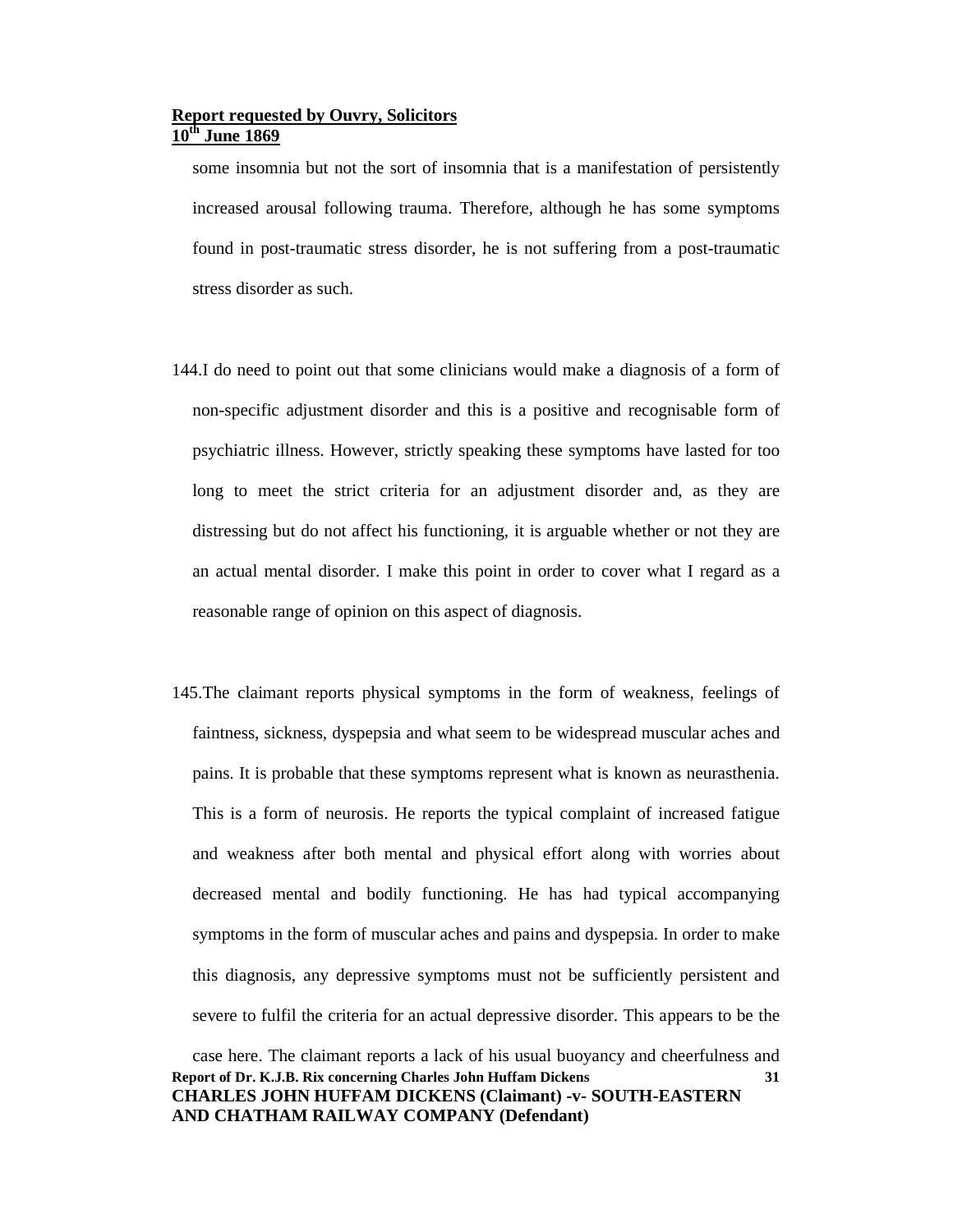he does look depressed but he does not report any actual depression of mood and it should be noted that his sleep and appetite have been normal except that he has had some trouble sleeping since his brother's death.

146.Although he reports feeling shocked, the claimant does not seem to have had any of the symptoms of an acute stress reaction.

#### **147.Causation**

- 148.There does not seem to be any explanation for the claimant's nervousness about rail travel, his re-experiencing of the accident and his tendency to be upset by sudden movements other than the accident. However, these symptoms do not add up to any recognised mental disorder and in themselves, although distressing, they are not associated with any impairment of functioning. I therefore conclude that, insofar as they do not amount to a positive and recognisable psychiatric illness, they cannot be regarded as a psychiatric injury attributable to the rail crash.
- 149.The causation of the claimant's neurasthenia is problematic. It appears that it had been developing before the accident. I do not recall that I have previously encountered neurasthenia as a psychiatric disorder brought about by traumata such as road, industrial or railway accidents. For these two reasons I do not think that it could be proved on a balance of probability that the claimant's neurasthenia has

been caused by the accident.

**Report of Dr. K.J.B. Rix concerning Charles John Huffam Dickens CHARLES JOHN HUFFAM DICKENS (Claimant) -v- SOUTH-EASTERN AND CHATHAM RAILWAY COMPANY (Defendant)**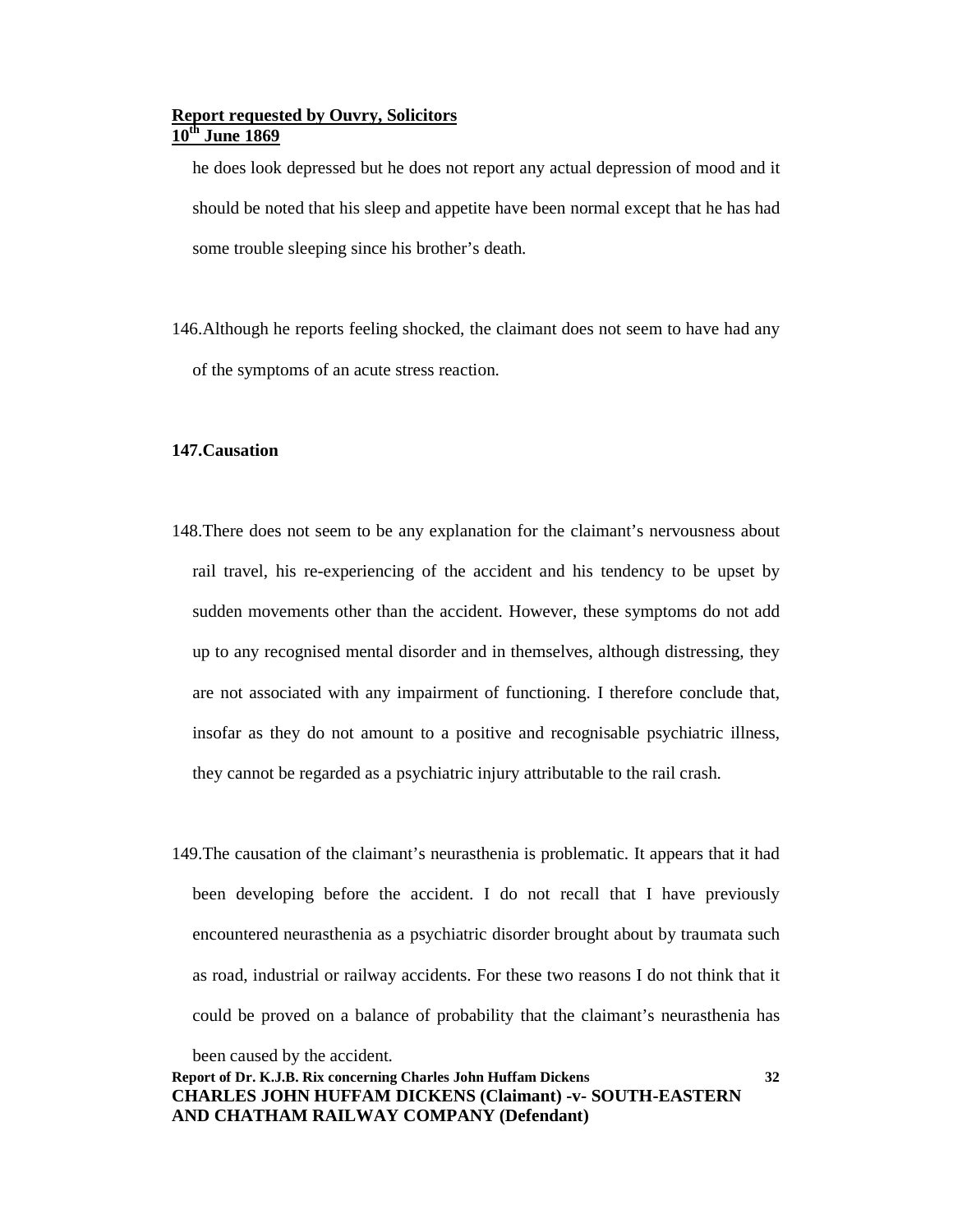- 150.I note that when asked to tell me about the psychological and emotional effects of the accident, the claimant immediately began to tell me about his worry about the public learning of his relationship with Miss Ternan. This is why the accident seems to have had deep significance for him. If the accident has made a contribution to his neurasthenia it has probably been mediated through the worry about people learning of the true state of his marriage and his relationship with Miss Ternan rather than the emotional trauma of the accident itself.
- 151.I note that although he described himself as shocked by his experience, he was able to act responsibly with regard to his fellow passengers and was not deterred from climbing back into the precariously balanced carriage to retrieve his manuscript. I do not think that he would have done this if he had been acutely traumatized by the accident as such. Thus, not only does it appear that he had an acute stress reaction but also it appears that at the time there is no evidence of any sudden and violent agitation of his mind. Of course, it will be for the court to decide whether or not he has had symptoms that have been mediated by what the law terms 'nervous shock' but it appears to me that it will not be possible to make a medical basis for such a formulation of his case.
- 152.I have taken into account the claimant's more recent bereavement, through the loss of his brother, but that has been too recent to account for his symptoms.

### **Report of Dr. K.J.B. Rix concerning Charles John Huffam Dickens CHARLES JOHN HUFFAM DICKENS (Claimant) -v- SOUTH-EASTERN AND CHATHAM RAILWAY COMPANY (Defendant)**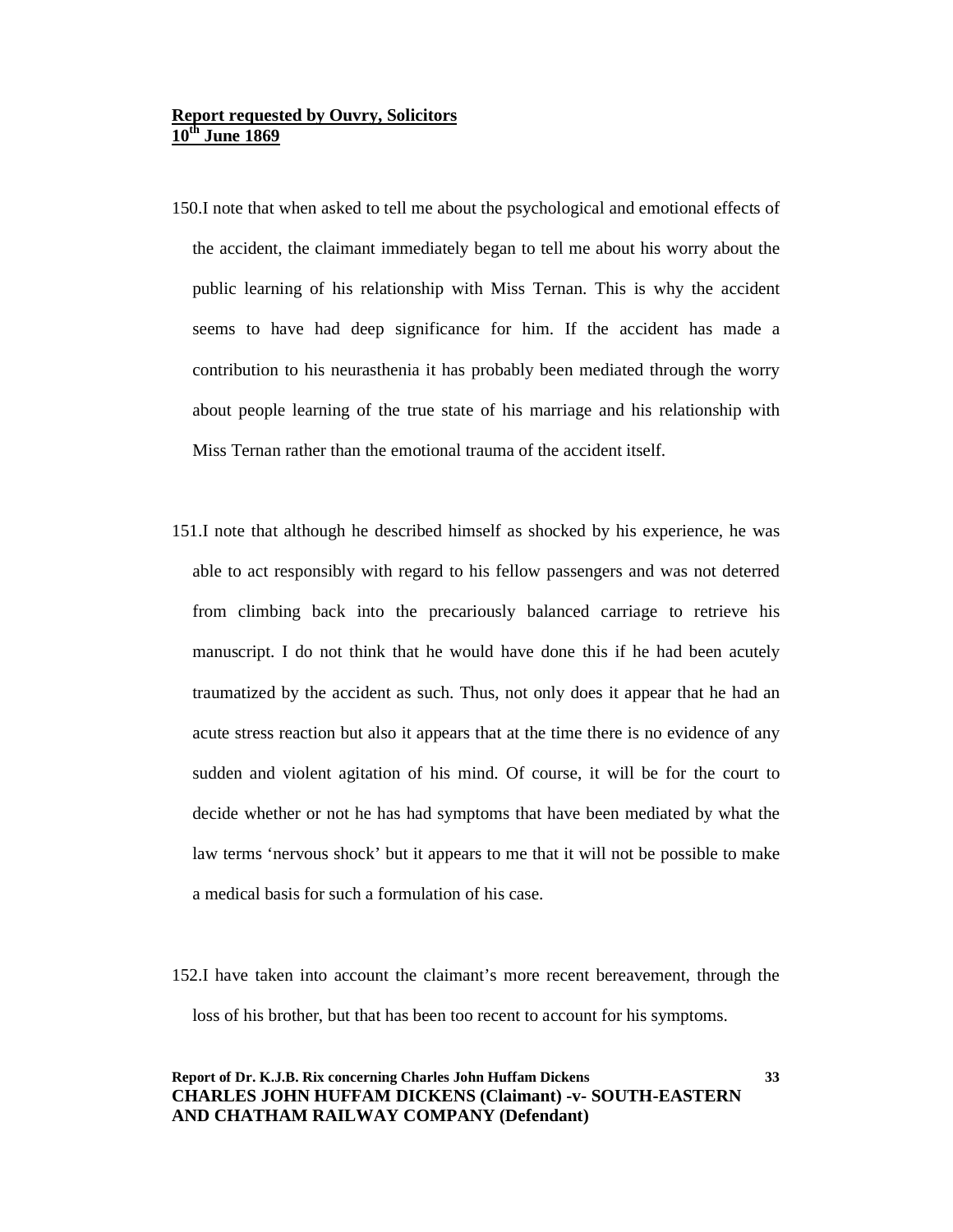153.On a strict view of this case, I do not think it will be possible to prove that there has been any psychiatric injury attributable to the accident.

154.Within a range of reasonable opinion some clinicians would credit that the accident did result in a period of worsening of his neurasthenia or had the effect of hastening its development. It is not possible to say to what extent it was made worse or to what extent the development of the condition has been accelerated.

#### **155.Treatment received**

156.The claimant has not received any treatment apart from some medication which has probably been of little or no value in his condition.

#### **157.Present condition**

158.I rate the claimant's condition as one of moderate degree. It is clear that he has not been able to apply himself to his writing as assiduously as he used to do. His performance on his promotional tours has been affected.

#### **159.Prognosis**

160.The claimant's condition has been present for four years at least. It has run a

**Report of Dr. K.J.B. Rix concerning Charles John Huffam Dickens CHARLES JOHN HUFFAM DICKENS (Claimant) -v- SOUTH-EASTERN AND CHATHAM RAILWAY COMPANY (Defendant) 34** fairly chronic, that is continuous, course. It is my experience that in people of his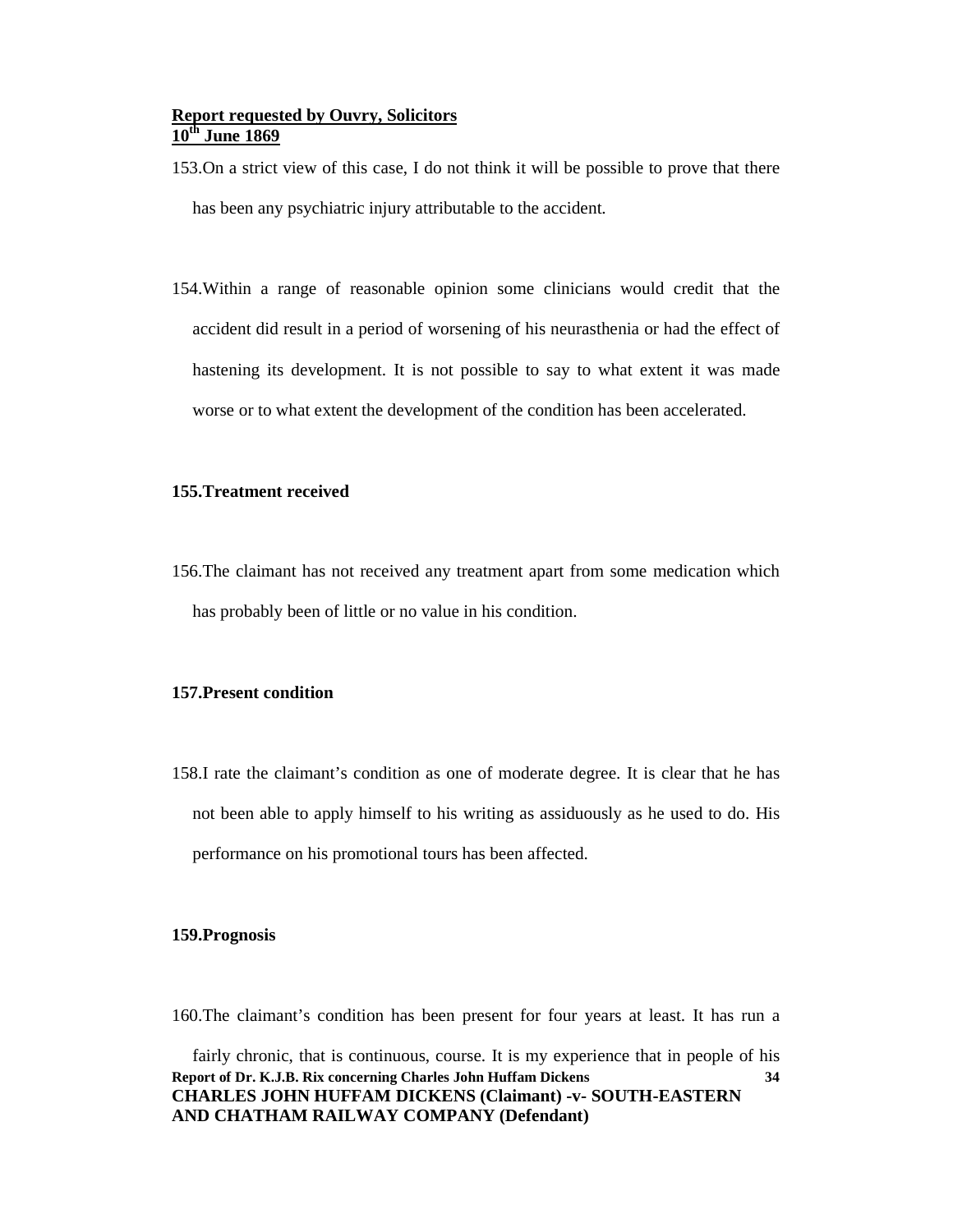age, this condition tends not to remit spontaneously or respond to any drug or psychological therapy. I anticipate that his condition will continue indefinitely and will probably get worse.

- 161.I am concerned that this litigation will in itself make the claimant's condition worse as he is bound to worry about the publicity that even a county court case will attract.
- 162.No other serious or delayed long-term psychiatric sequelae of the accident are expected. I have no reason to believe that his life expectancy has been affected.

#### **163.SUMMARY OF CONCLUSIONS**

- 164.Only the claimant's migraine-like attacks brought on by anxiety suggest any childhood tendency to psychosomatic complaint.
- 165.As an adult he appears to have been a person of customary phlegm and fortitude.
- 166.However, it is reasonable to regard the claimant as having been vulnerable to psychiatric disorder at the time of the accident.
- 167.The symptoms the claimant has experienced since the accident fall into two

**35**

**Report of Dr. K.J.B. Rix concerning Charles John Huffam Dickens CHARLES JOHN HUFFAM DICKENS (Claimant) -v- SOUTH-EASTERN AND CHATHAM RAILWAY COMPANY (Defendant)** categories: post-traumatic stress symptoms and physical symptoms.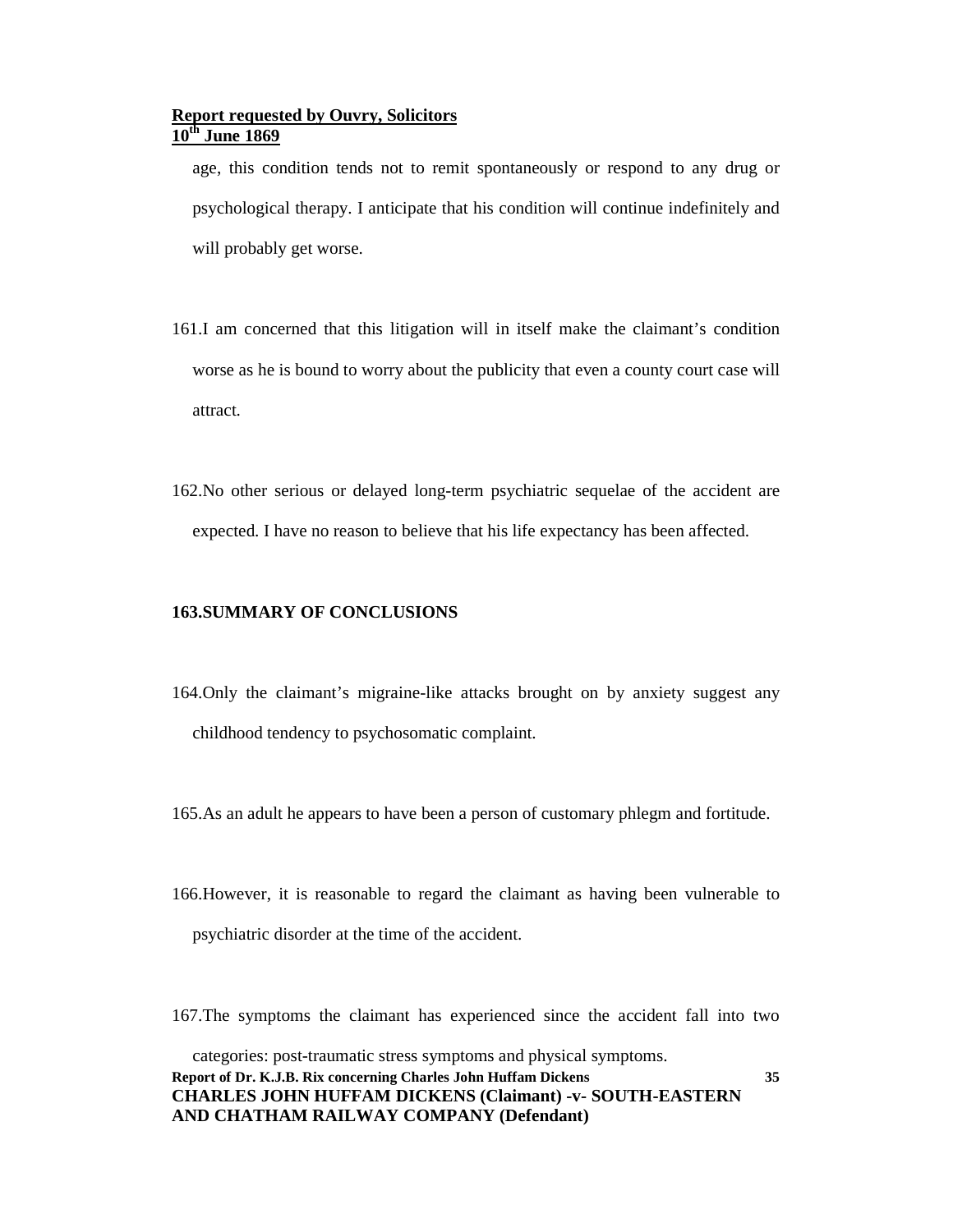- 168.Although the claimant has some symptoms found in post-traumatic stress disorder, he is not suffering from a post-traumatic stress disorder as such.
- 169.Some clinicians would make a diagnosis of a form of non-specific adjustment disorder and this is a positive and recognisable form of psychiatric illness.
- 170.The claimant does not seem to have had any of the symptoms of an acute stress reaction.
- 171.It is probable that his physical symptoms represent what is known as neurasthenia which is a form of neurosis.
- 172.Insofar as the claimant's post-traumatic stress symptoms do not amount to a positive and recognisable psychiatric illness, they cannot be regarded as a psychiatric injury attributable to the rail crash.
- 173.The causation of the claimant's neurasthenia is problematic.
- 174.I do not think that it could be proved on a balance of probability that the claimant's neurasthenia has been caused by the accident.

### **Report of Dr. K.J.B. Rix concerning Charles John Huffam Dickens CHARLES JOHN HUFFAM DICKENS (Claimant) -v- SOUTH-EASTERN AND CHATHAM RAILWAY COMPANY (Defendant)**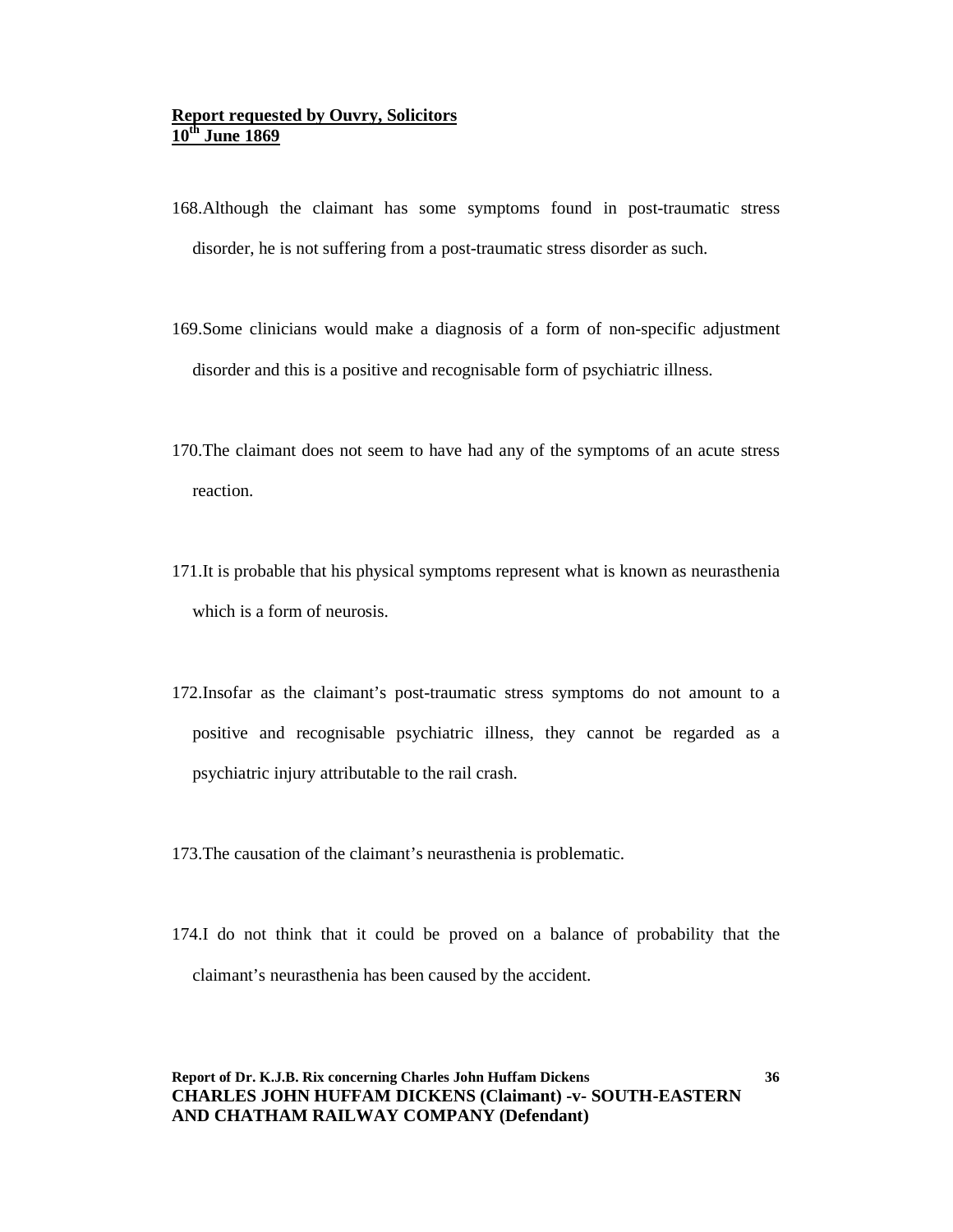- 175.If the accident has made a contribution to his neurasthenia it has probably been mediated through the worry about people learning of the true state of his marriage and his relationship with Miss Ternan rather than the emotional trauma of the accident itself.
- 176.On a strict view of this case, I do not think it will be possible to prove that there has been any psychiatric injury attributable to the accident.
- 177.It appears to me that it will not be possible to make out a medical basis for formulating this as a case of 'nervous shock'.
- 178.Within a range of reasonable opinion some clinicians would credit that the accident did result in a period of worsening of his neurasthenia or had the effect of hastening its development.
- 179.The claimant has not received any treatment apart from some medication which has probably been of little or no value in his condition.
- 180.I rate the claimant's condition as one of moderate degree.
- 181.I anticipate that his condition will continue indefinitely and will probably get worse.

**37**

### **Report of Dr. K.J.B. Rix concerning Charles John Huffam Dickens CHARLES JOHN HUFFAM DICKENS (Claimant) -v- SOUTH-EASTERN AND CHATHAM RAILWAY COMPANY (Defendant)**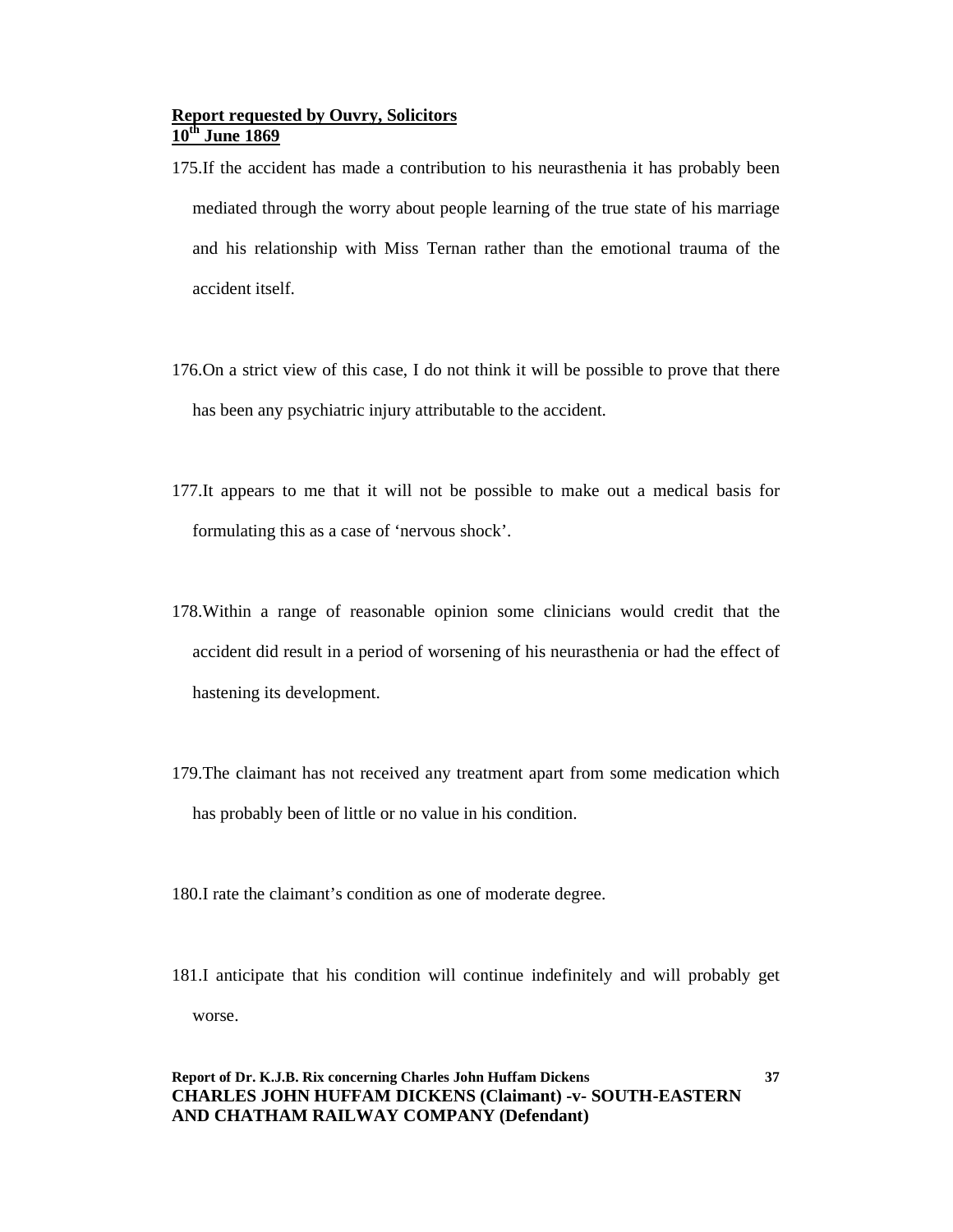182.I am concerned that this litigation will in itself make the claimant's condition worse.

183.No other serious or delayed long-term psychiatric sequelae of the accident are

expected.

184.I have no reason to believe that his life expectancy has been affected.

**Keith J.B. Rix, MPhil, MD, FEWI, FRCPsych, Consultant Forensic Psychiatrist.**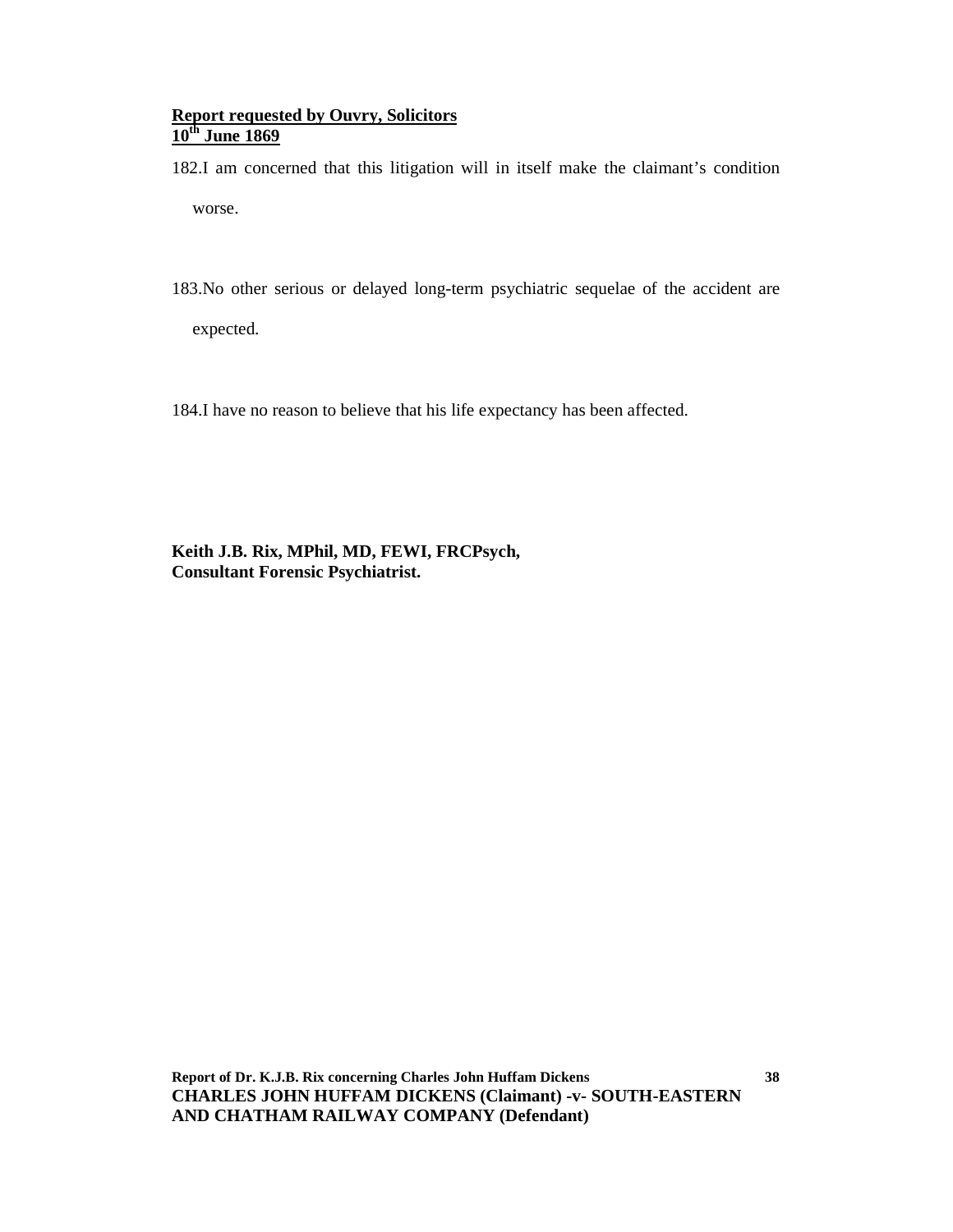## **APPENDIX 1**

# **QUALIFICATIONS AND EXPERIENCE**

#### **Qualifications**

I am a medical graduate of Aberdeen University where I obtained a **Bachelor of Medical Biology (Honours)** degree in neurophysiology in 1972 and qualified **Bachelor of Medicine and Bachelor of Surgery** in 1975. I have obtained higher degrees of **Master of Philosophy** (Edinburgh) and **Doctor of Medicine** (Aberdeen) following study and research in psychiatry. I obtained the **Membership of the Royal College of Psychiatrists** in 1979 and was elected to the **Fellowship** in 1991. I became a **Chartered Biologist** and **Member of the Institute of Biology** in 1985. In 1995 I became a **Member of the Academy of Experts**. In 1997 I became a **Member of the Expert Witness Institute** and in 2002 I was one of the first Members elected **Fellow**.

#### **Clinical training and experience**

My general professional training in psychiatry was in Edinburgh from 1976 to 1979. This training included six months as **Registrar in Liaison Psychiatry** at the Royal Infirmary of Edinburgh. I undertook higher training as **Lecturer in Psychiatry** at Manchester University under Professor (now Sir) David Goldberg between 1979 and 1983 and during this time provided a liaison service to the Professorial Medical Unit and the Allergy Clinic of the University Hospital of South Manchester. Between 1983 and 1990 I was **Senior Lecturer and Consultant Liaison Psychiatrist** at St. James's University Hospital, Leeds. As a liaison psychiatrist I have worked with nonpsychiatric specialists from a range of other disciplines. A liaison psychiatrist diagnoses and treats patients whose physical illnesses or injuries are complicated by psychiatric symptomatology, appear to be modified by psychiatric, personality or emotional factors or do not seem to be explicable by what is known of those illnesses or injuries in general. From 1990 to 2000 I was **Consultant Psychiatrist** and then **Consultant Forensic Psychiatrist** in the Leeds Community and Mental Health Services Teaching NHS Trust. I am now an independent **Consultant Forensic Psychiatrist** at The Grange where I have a medicolegal and clinical practice and undertake locum consultant positions in the NHS.

#### **Research and publications**

I am the author of books on alcohol problems and editor of *A Handbook for Trainee Psychiatrists*. My published research includes a number of articles and chapters on the interface between allergy and psychiatric disorder and on post-traumatic stress reactions to CS gas exposure. I am the author of 'Expert evidence and the courts' and 'The new Civil Procedure Rules' for the Royal College of Psychiatrists and a case report on capacity in relation to the Limitation Act 1980 in *The Journal of Forensic Psychiatry*.

### **Report of Dr. K.J.B. Rix concerning Charles John Huffam Dickens CHARLES JOHN HUFFAM DICKENS (Claimant) -v- SOUTH-EASTERN AND CHATHAM RAILWAY COMPANY (Defendant)**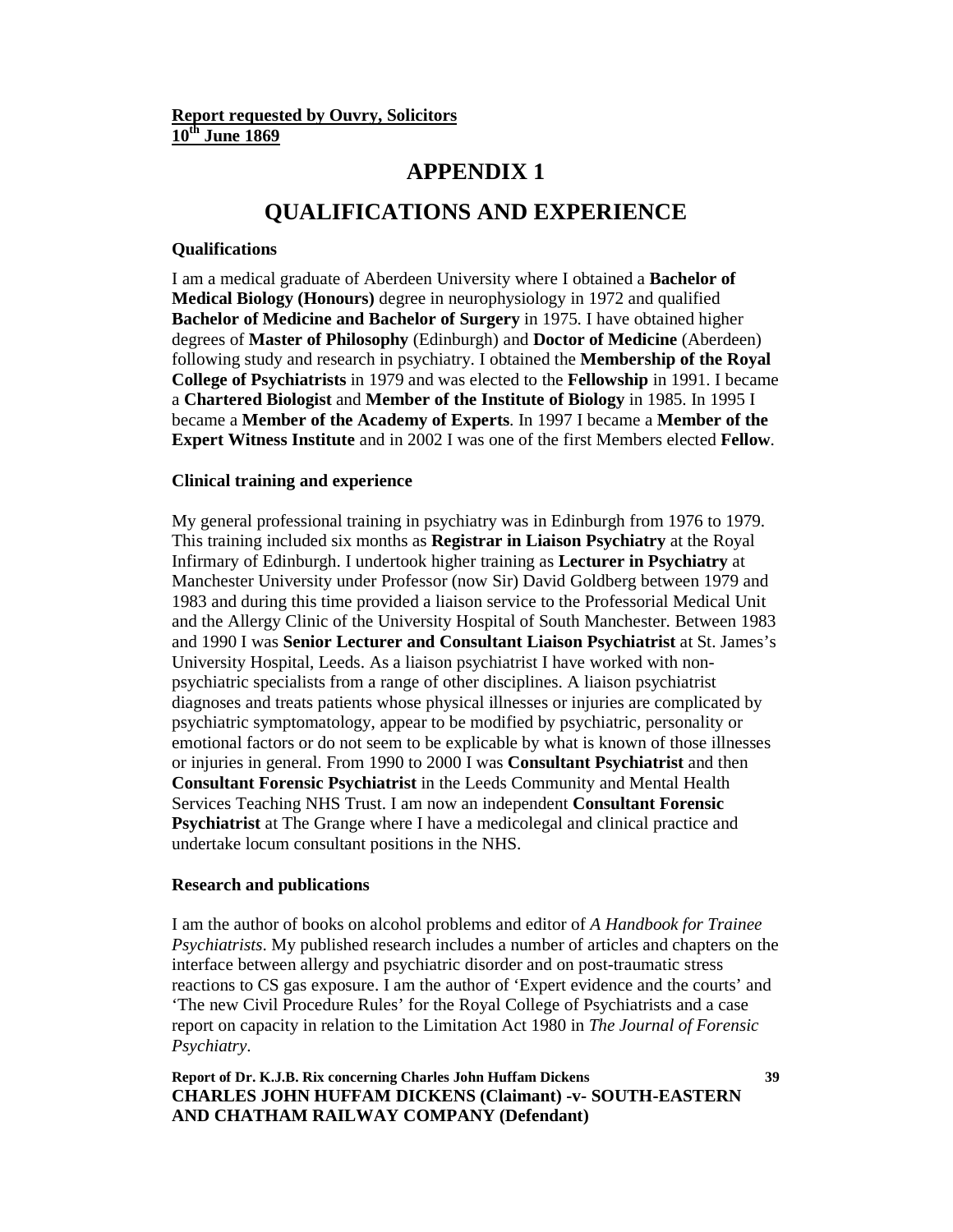# **APPENDIX 2**

# **DOCUMENTS STUDIED**

MacKenzie, N & MacKenzie, J. (1979) Dickens – A Life. Oxford, Oxford University Press.

(I fully acknowledge my heavy reliance on this biography for almost all of the factual content of this report. The opinion is entirely mine and perhaps not consistent with the accepted view that he was badly affected by the accident, he did not recover from its effects and when he died prematurely five years to the day after the accident it was as a result of the accident that he died so prematurely)

Rolt, L.T.C. (1966) Red for Danger. Pan Books.

Trimble, M.R. (1981) Post-Traumatic Neurosis - From Railway Spine to the Whiplash. Chichester, John Wiley.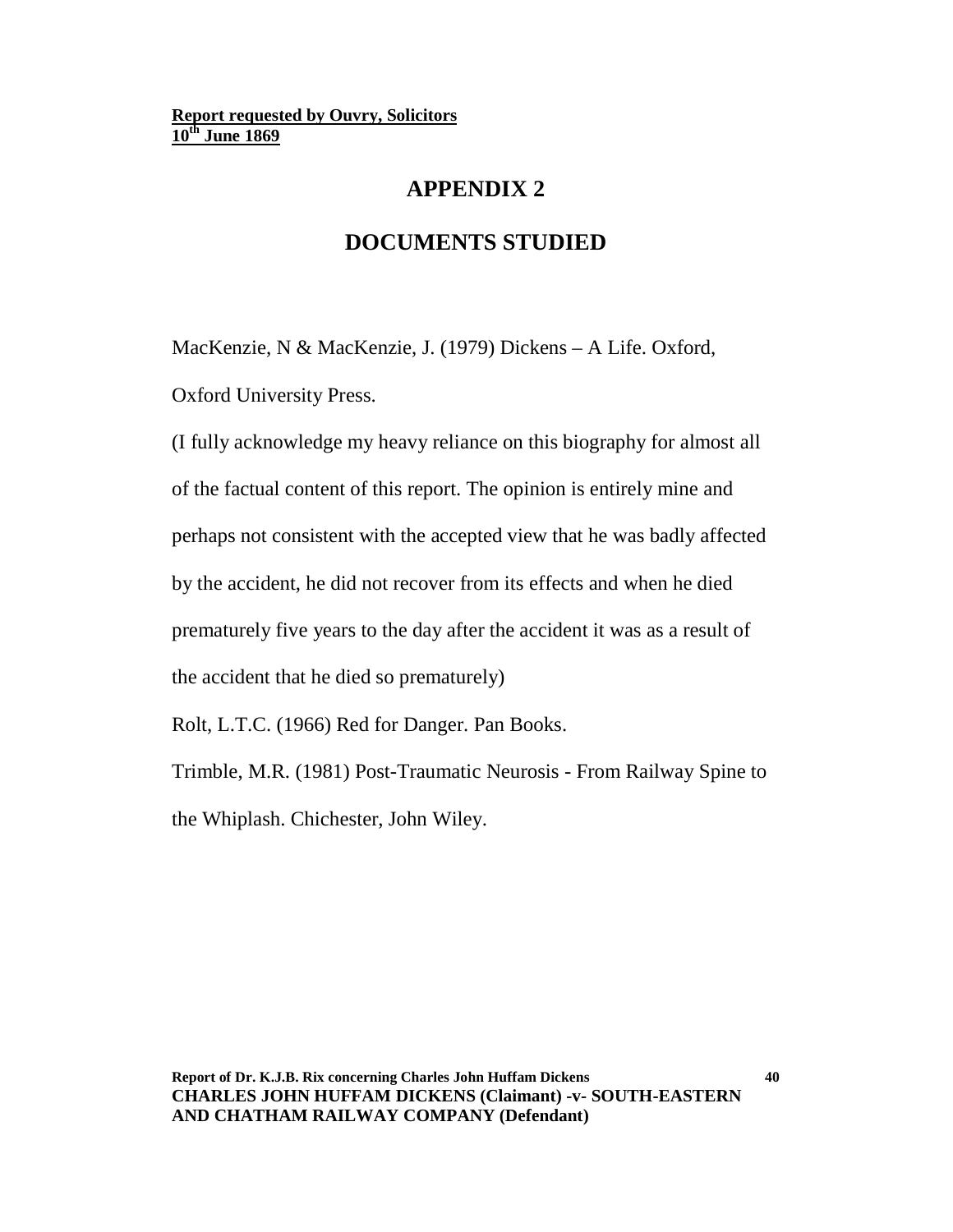## **APPENDIX 3**

# **GLOSSARY**

**anaemia** - Anaemia is a reduction below the normal level in the number of red blood (oxygen-carrying) cells, the quantity of haemoglobin (oxygen transporter) and the concentration of packed red cells. Iron is necessary for the manufacture of red blood cells (which is a continuous process) and it may be caused by either inadequate absorption or excessive loss of iron. Iron deficiency anaemia is the most common form of anaemia and women aged between 15 and 45 are extremely vulnerable to iron deficiency. In adults acute or chronic bleeding is the principal cause. Trauma, excessive menses and bleeding from the gastrointestinal tract are the major causes of excessive blood loss. Inadequate absorption may be due to a diet deficient in iron-rich foods or defective absorption due to gastrointestinal disorders. In mild cases there may be no symptoms. In severe cases palpitations, dizziness, sensitivity to cold and tiredness may occur. Treatment depends on identifying the underlying cause and correcting the deficit.

**anal fistula** – A fistula is an abnormal communication between two surfaces. In this case it is channel that communicates between the inner surface of the anus (back passage) and the skin of the buttocks. It gives rise to local irritation and pain. There is a risk of infection.

**aneurysm** – An aneurysm is a defect in the lining of the wall of a blood vessel. It may not manifest in any symptoms although this does depend on the location of the blood vessel. If it bursts there may be such massive blood loss that death occurs.

**Digitalis** – Digitalis is a drug derived from the fox-glove plant. It strengthens the pumping of the heart and can regulate some irregularities of heart rhythm.

**iron** – Iron is used in the treatment of some forms of **anaemia (q.v.)**.

**migraine** - Migrainous headaches have their onset usually in puberty or the second and third decades of life and occur intermittently although with decreasing frequency and severity with advancing years. They seem to be caused by the constriction and then the dilatation of branches of the external carotid artery. There are various precipitants including fatigue, hunger, bright lights, excitement, alcoholic beverages, certain foods and oral contraceptives. Typically there is an aura or prodromal phase with depression, irritability and restlessness which may be accompanied by transient neurological symptoms such as flashes of light, bright spots, impaired vision etc. Minutes or hours later comes the increasingly severe and intense headache. However, there is considerable variability of symptoms.

### **quinine** -

**Report of Dr. K.J.B. Rix concerning Charles John Huffam Dickens CHARLES JOHN HUFFAM DICKENS (Claimant) -v- SOUTH-EASTERN AND CHATHAM RAILWAY COMPANY (Defendant)**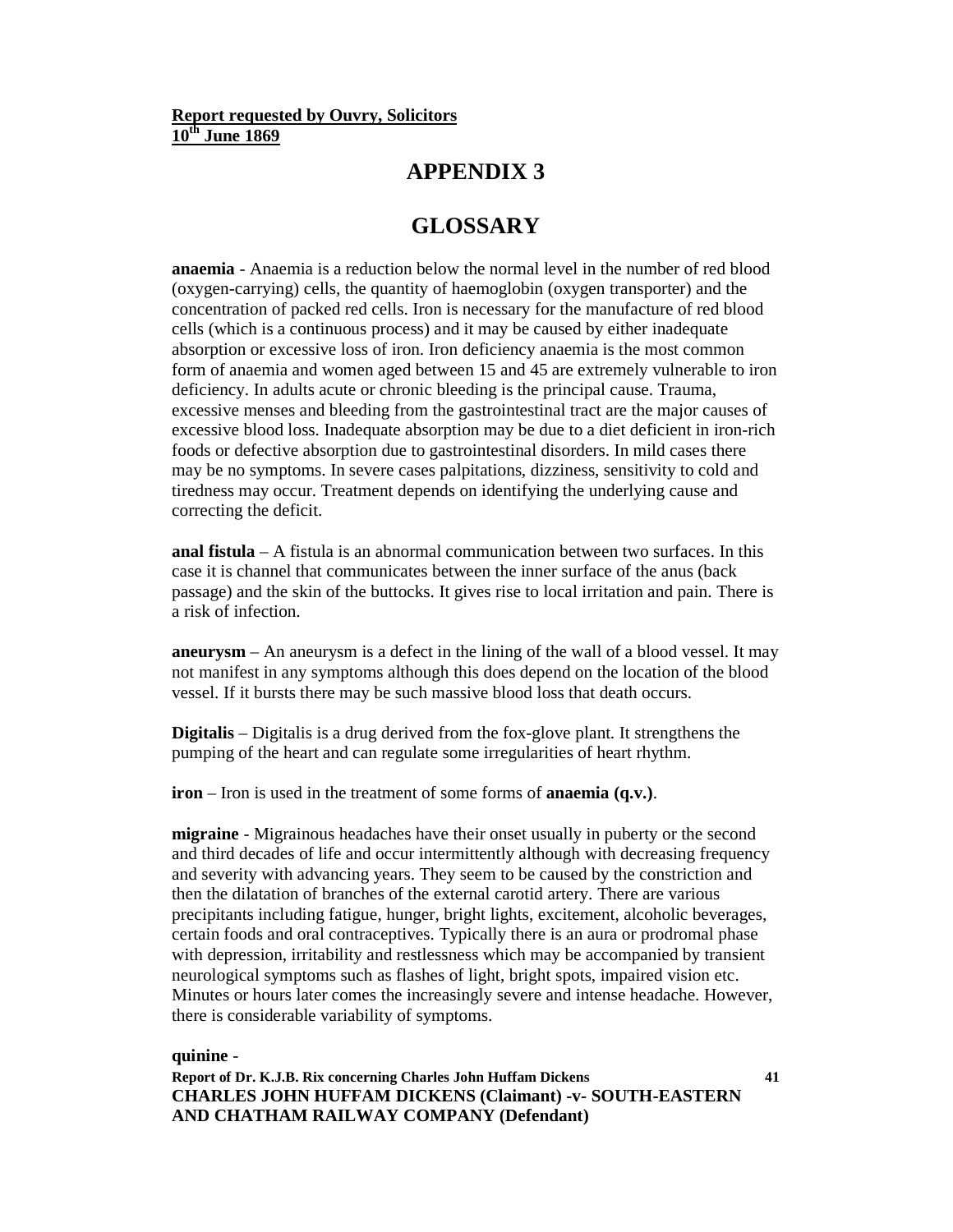**renal colic –** Renal colic is the pain caused by a stone that has formed in the collecting system of the kidney where urine is concentrated before making its way to the bladder through the urethra. It is usually a severe and debilitating pain.

**tuberculosis** - Tuberculosis is a communicable, infectious, inflammatory, bacterial disease caused by *Mycobacterium tuberculosis*. It can affect any part of the body but the lungs are most frequently affected and unqualified the term usually means pulmonary (lung) tuberculosis. Predisposing factors include overcrowding and poor living conditions. Insidious onset often means delayed diagnosis and residual lung damage may occur even with aggressive drug treatment.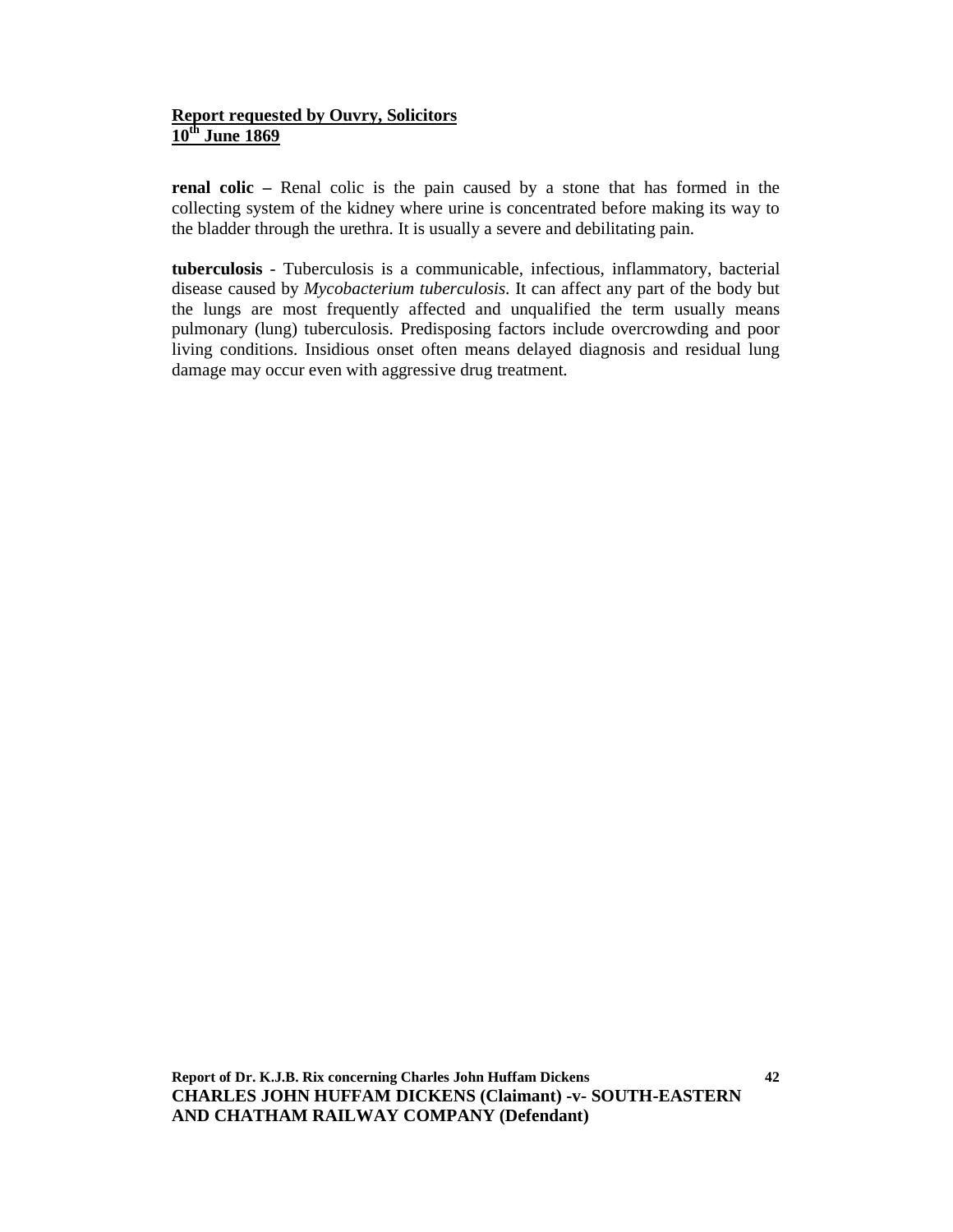## **APPENDIX 4**

# **DECLARATION**

### I, KEITH JOHN BARKCLAY RIX, DECLARE THAT:

- 1. I understand that my overriding duty is to the court, both in preparing reports and giving oral evidence. I understand, have complied and will continue to comply with that duty. This report is addressed to the Court.
- 2. I have set out in my report what I understand from those instructing me to be the questions or issues in respect of which my opinion as an expert are required.
- 3. I have done my best, in preparing this report, to be accurate and complete. I have mentioned all matters which I regard as relevant to the opinions I have expressed. All of the matters on which I have expressed an opinion lie within my field of expertise.
- 4. I have drawn to the attention of the court all matters, of which I am aware, which might adversely affect my opinion.
- 5. Where I have no personal knowledge, I have indicated the source of factual information.
- 6. I have not included anything in this report which has been suggested to me by anyone, including the lawyers instructing me, without forming my own independent view of the matter.
- 7. Where, in my view, there is a range of reasonable opinion, I have indicated the extent of that range in the report.
- 8. At the time of signing the report I consider that it is complete and accurate. I will notify those instructing me if, for any reason, I subsequently consider that the report requires any correction or qualification.
- 9. I understand that: (a) this report will be the evidence that I will give under oath, subject to any correction or qualification I may make before swearing as to its veracity; (b) I may be cross-examined on the report by a cross-examiner assisted by an expert; (c) I am likely to be the subject of public adverse criticism by the judge if the Court concludes that I have not taken reasonable care in trying to meet the standards set out above.
- 10.I have stated in this report the substance of all facts and instructions given to me which are material to the opinions expressed in this report or upon which those opinions are based.
- 11.I confirm that I have not entered into any arrangement where the amount or payment of my fees is in any way dependent on the opinion I have given or the outcome of the case.
- 12. This report is provided to those instructing me with the sole purpose of assisting the court in this particular case. It may not be used for any other purpose, nor may it be disclosed to any third party, without my express written authority.
- 13.This report has been prepared in accordance with *Protocol for the Instruction of Experts to give evidence in civil claims (June 2005)*.

### **Report of Dr. K.J.B. Rix concerning Charles John Huffam Dickens CHARLES JOHN HUFFAM DICKENS (Claimant) -v- SOUTH-EASTERN AND CHATHAM RAILWAY COMPANY (Defendant)**